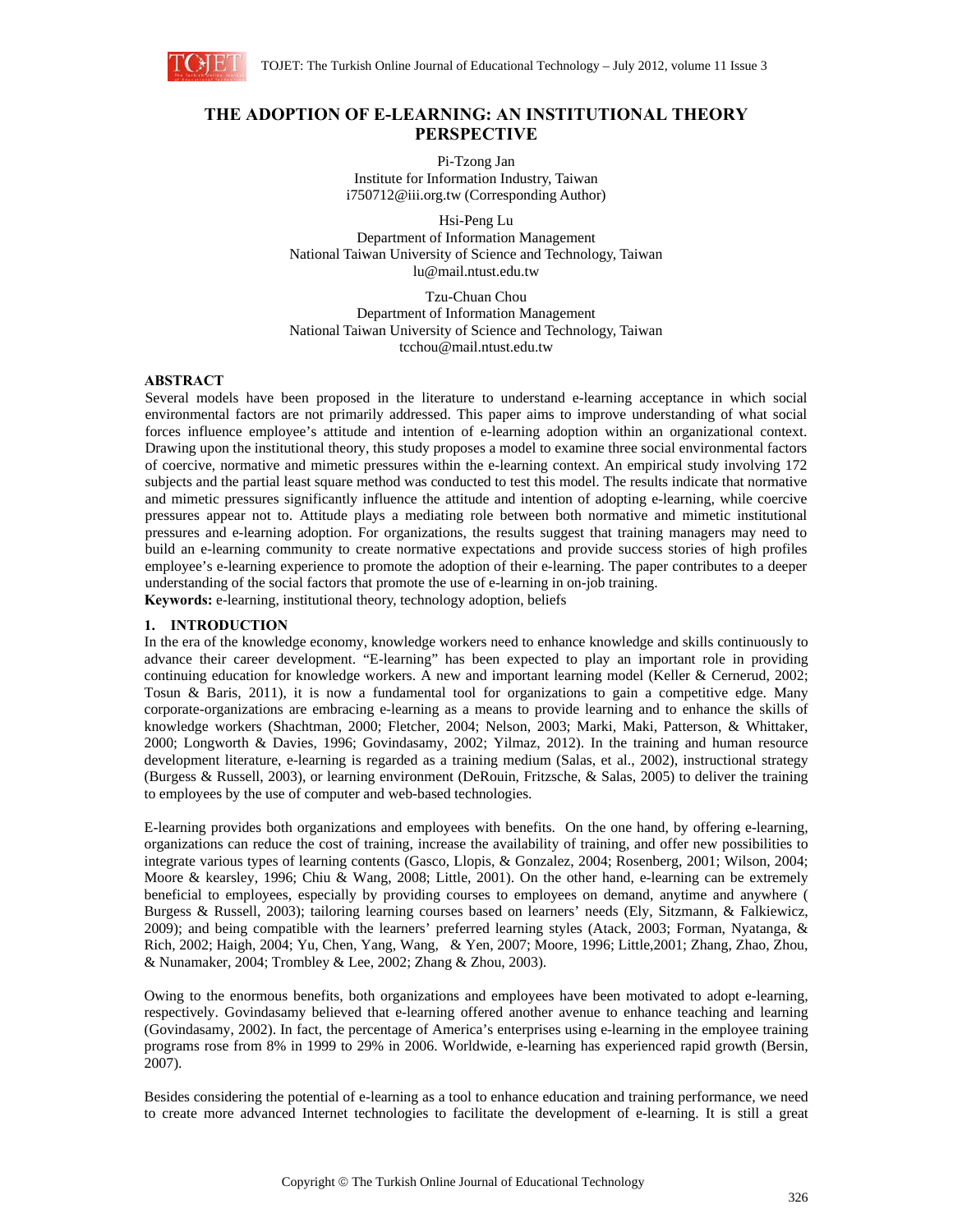

challenge to persuade an organization and its employees to accept this new technology in their on-the-job training. Not surprisingly then, a variety of theoretical models have attempted to develop explanations of the determinants of individual acceptance and the use of e-learning systems. Within these studies, a central construct and recurrent theme is the notion of an individual's cognition about the outcomes associated with the use of the e-learning system, also referred to in the literature as beliefs (e.g. Ajzen & Fishbein, 1980; Ajzen & Madden, 1986; Davis, 1989; Davis, Bagozzi, & Warshaw, 1989). Beliefs represent the cognitive structures that an individual develops after collecting, processing, and synthesizing information about a technology system, and they incorporate individual assessments of various outcomes associated with technology use. Beliefs have been shown to have a profound impact on subsequent individual behaviors toward technology system usage. Hence, the belief formation process is clearly worthy of further investigation (Agarwal, 2000).

Although prior empirical studies have traced some of the factors that drive beliefs (Agarwal, 2000), most of these studies have been chosen to focus upon a specific and limited set of antecedents (Agarwal & Prasad, 1999; Venkatesh, 2000; Venkatesh & Davis, 2000). For example, a number of studies investigated two systemic beliefs: perceived usefulness (PU) and perceived ease of use (PEOU) of e-learning, using the Technology Acceptance Model (TAM) (Davis, Bagozzi, & Warshaw,1989; Selim, 2003; Raaij & Schepers, 2008; Chen & Hsu, 2007; Yu & Yang, 2005; Pituch & Lee, 2006; Liaw, 2007, 2008; Ong, Lai, & Wang, 2004; Stoel & Lee, 2003; Lee, Yoon, & Lee, 2009; King & He, 2006). Chang and Tung combined the innovation diffusion theory (IDT) with the technology acceptance model to propose a new hybrid technology acceptance model to find out learners' behavioral intentions to use e-learning. They introduced compatibility, perceived usefulness, perceived ease of use, perceived system quality and computer self-efficacy as core determinant beliefs of learners' behavioral intentions to use e-learning (Chang & Tung, 2008). Roca and Gagne applied the self-determination theory (SDT) to examine the effects of motivational factors affecting TAM constructs in e-learning in a work setting. They reported that three determinant beliefs (i.e. perceived autonomy support, perceived competence, and perceived relatedness) influenced perceived usefulness, playfulness, and ease of use in e-learning adoption (Roca & Gagne, 2008). Other determinant beliefs such as learner computer anxiety, instructor attitude toward elearning, e-learning course flexibility, e-learning course quality, and diversity in assessments also seem to affect learners' satisfaction (Sun, Tsai, Finger, Chen, & Yeh, 2008). Perceived usefulness and self-efficacy were shown to influence behavioral intention to use e-learning (Liaw, Huang, & Chen, 2007).

However, due to the exposure to the social environment, social actors (e.g. individuals, groups and organizations) are likely to develop their beliefs, attitudes and behaviors consistent with those of their environments (Carley & Kaufer, 1993).

The fundamental argument made in this research is that individuals form beliefs about e-learning adoption within a milieu of influences emanating from the social context in which they interact with technology systems. However, extant research has not examined how social factors shape individual beliefs about e-learning system adoption.

The primary purpose of this study, therefore, is to draw upon institutional theories to present empirical evidence that coercive, normative, and mimetic social forces exhibit significant and differential impacts on individual beliefs about the use of e-learning systems.

After the introduction in section 1, the paper is organized as follows. In Section 2, a theoretical background and conceptual model are presented. Section 3 provides an overview of the methodology. The results of the data analysis are discussed in Section 4. Finally, the managerial and theoretical implications, limitations, and conclusions of the study are presented in Section 5.

# **2 THEORETICAL BACKGROUNDS AND CONCEPTUAL MODEL**

# **2.1 Theoretical Background**

Several theoretical bases inform the conceptual framework of this study, which essentially suggests that an individual's beliefs about technology use are influenced by two dominant sources of influence at varying distance from internal psychological processes: individual factors and social influences (Lewis, Agarwal, & Sambamurthy, 2003). It is important to point out that we are not hypothesizing that the belief drivers themselves are causally related. Rather, we are suggesting that it is useful, from a conceptual perspective, to begin using a taxonomy of such factors by categorizing them on the basis of how distal they are from the target of technology acceptance, videlicet, the individual user. Beliefs about technology use represent the core dependent variables for this research. The discussion below elaborates upon each of the key factors.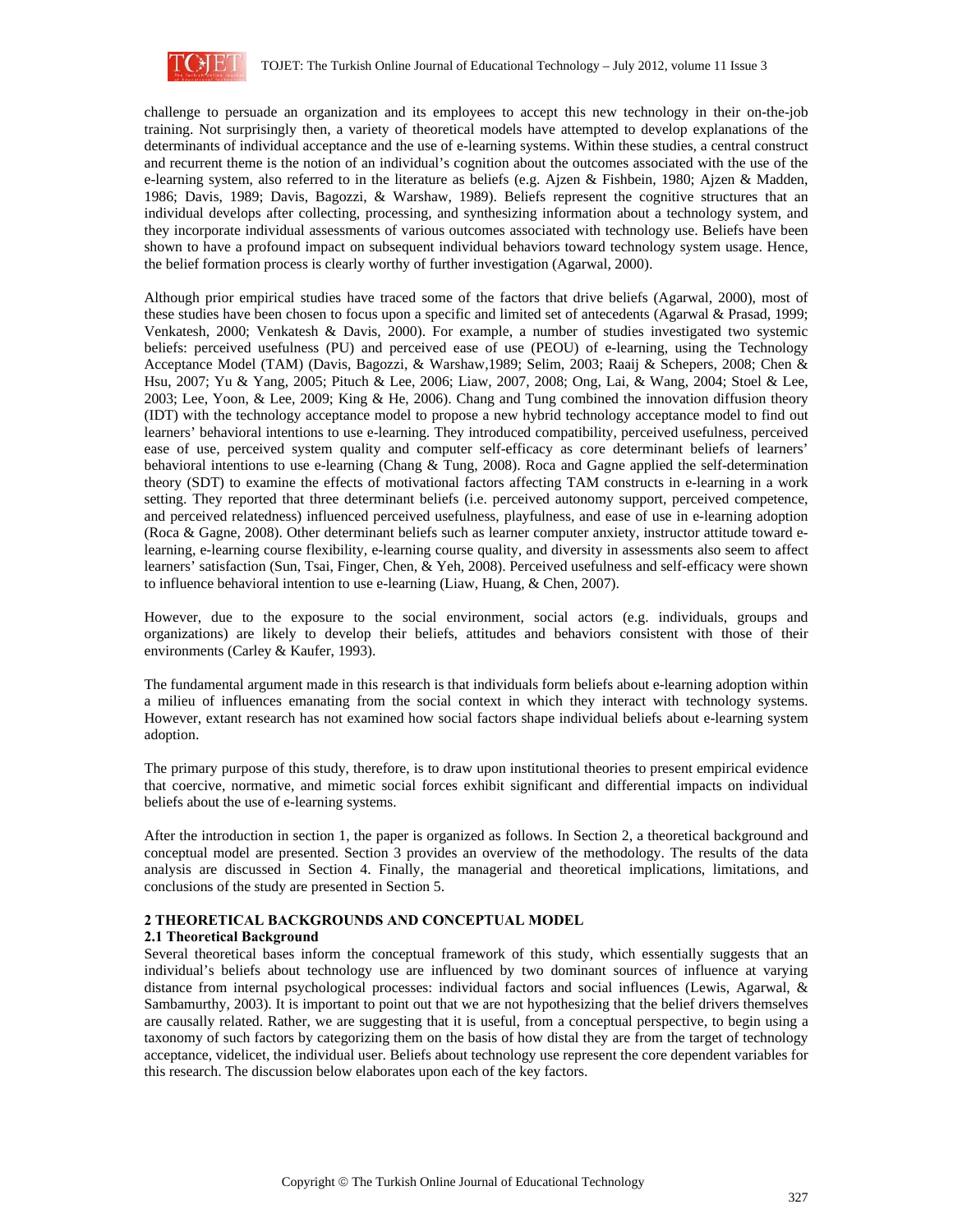

Perceptions about the characteristics of technology are not invariant across individuals. Indeed, individuals perceive a new technology from the vantage point of their own internal cognitive processes and develop beliefs about them. In order to sort out the range of factors that shape beliefs mental models, Lewis, Agarwal, and Sambamurthy (2003) proposed a conceptualization of concentric sources of influence, staring with the most proximate set of factors (i.e. individual characteristics), outside which lies a more distal set of influences factors (i.e. social milieu within which the individual is situated and institution forces that surround the individual).

In the literature, there are several technology acceptance behaviors that consider the importance of beliefs (Table 1). Such beliefs have been utilized to explain both system usage (Adams, Nelson, & Todd,1992; Moore & Benbasat, 1991) and usage intentions (Davis, Bagozzi, & Warshaw, 1989; Mathieson, 1991). As shown in Table 1, although most of the technology acceptance models consider various social influence factors, such as subjective norms in TRA, TPB and TAM, social factors in MPCU and UTAUT, and images in IDT, the discussion is generally fragmented and there is a lack of specific focus on social issues (Venkatesh, Morris, Davis, & Davis, 2003; Yang, Chiu, & Chen, 2011).

It is important to emphasize that this study is focused on the use of technology by individuals embedded within an organizational context. In the effort to understand technology use, numerous attributes of organizations have been studied; these studies suggest that institutional factors have a highly significant influence on individual technology use (Fuerst & Cheney,1982; Leonard-Barton,1987; Raymond,1988; Sanders & Courtney,1985; Boynton, Zmud, & Jacobs, 1994; Delone,1988; Leonard-Barton & Deschamps,1988; Monge, Cozzens, & Contractor, 1992).

Shared beliefs, attitudes, and behaviors are some of the most fundamental characteristics of a social group. The theory of social contagion claims that these beliefs, attitudes, and behaviors similarities are caused by social actors (e.g. individuals, groups and organizations) adapting their beliefs, attitudes, or behaviors to those of other actors in the network to which they are linked (Leenders, 2002).

To be more specific, within the technology acceptance context, social contagion refers to the social actors' attitudes of technology adoption that are significantly influenced by other actors (e.g. family and colleagues for individuals, customers, suppliers and partners for companies) who have direct connections or share similar social networks.

The underlying logic of the influences of social ties on social actors' beliefs, attitudes, and behaviors towards technology acceptance is that the social ties may have built up a collection of implicit rules, which may be both imposed on and upheld by the actors' beliefs, attitudes, and behaviors.

| Model<br>(Theory)                                                    | behavioral intentions are determined by<br>(Beliefs)                      |                             | proposed by                                            | remark                                                                         |
|----------------------------------------------------------------------|---------------------------------------------------------------------------|-----------------------------|--------------------------------------------------------|--------------------------------------------------------------------------------|
|                                                                      | individual factors                                                        | social influence<br>factors |                                                        |                                                                                |
| The theory of<br>reasoned<br>action (TRA)                            | individual's attitude                                                     | subjective norms            | Ajzen & Fishbein,<br>1980; Fishbein $&$<br>Ajzen, 1975 |                                                                                |
| The theory of<br>planned<br>behavior<br>(TPB)                        | individual's attitude<br>individual's perception<br>of behavioral control | subjective norms            | Ajzen,<br>1985; 1988; 19<br>91                         |                                                                                |
| The<br>technology<br>acceptance<br>model (TAM)                       | perceived usefulness<br>perceived ease of use                             | subjective norms            | Davis, 1989;<br>Venkatesh &<br>Davis, 2000             | an adaptation<br>of TRA                                                        |
| The Model of<br>Personal<br>Computer<br><b>Utilization</b><br>(MPCU) | technology complexity<br>facilitating conditions                          | social factors              | Thompson et al,<br>1991                                | based on<br>Triandis'<br>theory of<br>human<br>behavior<br>(Triandis,<br>1977) |
| computer                                                             | outcome expectations-                                                     |                             | Compeau &                                              | applied and                                                                    |

# Table 1 The Literature of Technology Acceptance Behaviors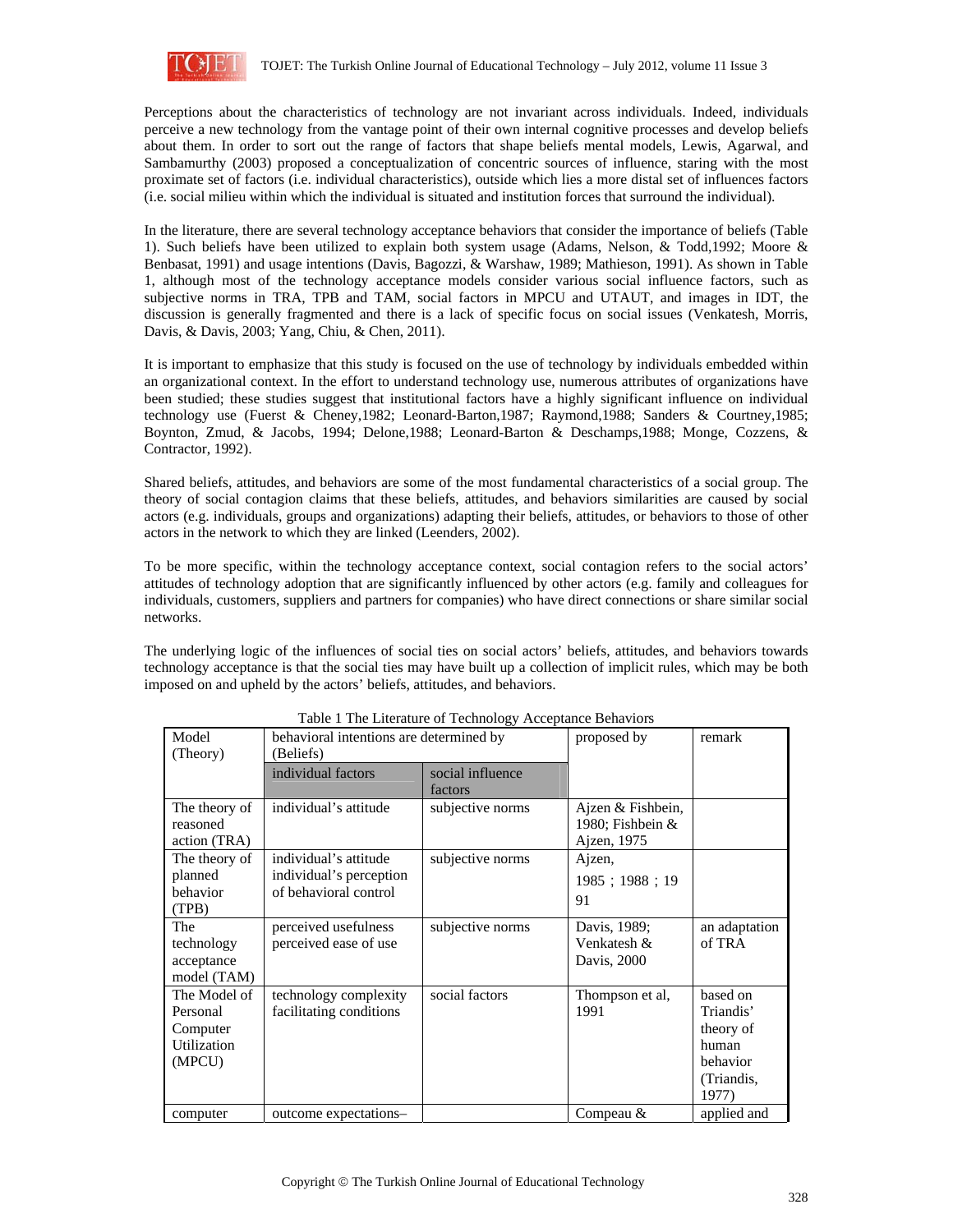

| utilization  | performance<br>outcome expectations-<br>personal<br>self-efficacy<br>affect<br>anxiety |                  | Higgins, 1995     | extended the<br>Social<br>Cognitive<br>Theory<br>(SCT) |
|--------------|----------------------------------------------------------------------------------------|------------------|-------------------|--------------------------------------------------------|
| Innovation   | relative advantage                                                                     | image            | Rogers, 1995;     |                                                        |
| Diffusion    | ease of use                                                                            |                  | Moore $\&$        |                                                        |
| Theory (IDT) | visibility                                                                             |                  | Benbasat, 1991    |                                                        |
|              | compatibility                                                                          |                  |                   |                                                        |
|              | results demonstrability<br>voluntariness of use                                        |                  |                   |                                                        |
| The Unified  | performance                                                                            | social influence | Venkatesh et al., | an unified                                             |
| Theory of    | expectancy                                                                             |                  | 2003              | model which                                            |
| Acceptance   | effort expectancy                                                                      |                  |                   | integrates                                             |
| and Use of   | facilitating conditions                                                                |                  |                   | elements                                               |
| Technology   |                                                                                        |                  |                   | across the                                             |
| (UTAUT)      |                                                                                        |                  |                   | eight models                                           |
| The          | <b>Innovativeness</b>                                                                  | none             | Parasuraman,      |                                                        |
| Technology   | Optimism                                                                               |                  | 2000              |                                                        |
| Readiness    | Discomfort                                                                             |                  |                   |                                                        |
| Index (TRI)  | insecurity                                                                             |                  |                   |                                                        |

In the literature, there are several innovation adoption theories that consider these implicit and implied rules. The institutional theory points out that the beliefs, attitudes and behaviors of individuals and organizations are strongly influenced by various networks and interactions (Scott, 2001). It also addresses the role of institutions in understanding the behavior of social actors, and provides a perspective which can help assess the institutions' formal and informal rules that can strongly shape the beliefs, attitudes and behaviors of social actors (North, 1989; 1990; Burkhardt, 1994).

The institutional theory holds that the institutions' influences on the beliefs, attitudes and behaviors of social actors are secret but pervasive. Scott noted that institutionalization should be better viewed as the 'social process by which individuals came to accept a shared definition of social reality' (Scott, 1987) and defined institutions as 'social structures that have attained a high degree of resilience' (Scott, 2001).

Once internalized, or encoded into actors through a socialization process, institutions transform into a particular pattern of attitudes and behaviors, which will shape actors' future attitudes and behaviors and provide stability, order, continuity and meaning to social life. When institutions are established, they become authoritative guidelines for social behaviors (Scott, 2004). Thus organizational structures and processes become ingrained in the organization, and become 'taken for granted' as 'the way these things are done' (Scott, 1987). Therefore, the actors may not even realize that their behaviors are in fact partly shaped by institutions.

The emphasis of institutional theory on social actions is taken mean gaining legitimacy rather than monetary or utility optimization (Harcourt, Lam, & Harcourt, 2005; DiMaggio & Powell, 1983). A common means of gaining legitimacy is to align with some rationalized institutional myth (Meyer & Rowan, 1977), which is occasionally manifested by the adoption of structural attributes displayed by other significant organizations through some isomorphic process (DiMaggio & Powell, 1983).

It suggests that once institutions are established, they create constraints that are locally rational in an economic sense, but collectively they may be suboptimal. From this point of view, institutional theories are totally different from the rational economic perspective, which emphasizes economic optimization, individual self-interest, and conscious decision making.

Although the institutional theory has been primarily applied at the organizational level (DiMaggio & Powell, 1983; Ang & Cummings, 1997; Liang, Saraf, Hu, & Xue, 2007), it was nonetheless applicable at the individual level. Scott pointed out that institutions could operate at the level of 'localized interpersonal relationships' (Scott, 2001). Therefore, in this study, the institutional theory has been drawn on to organize social factors and to expand the depth and breadth of their work.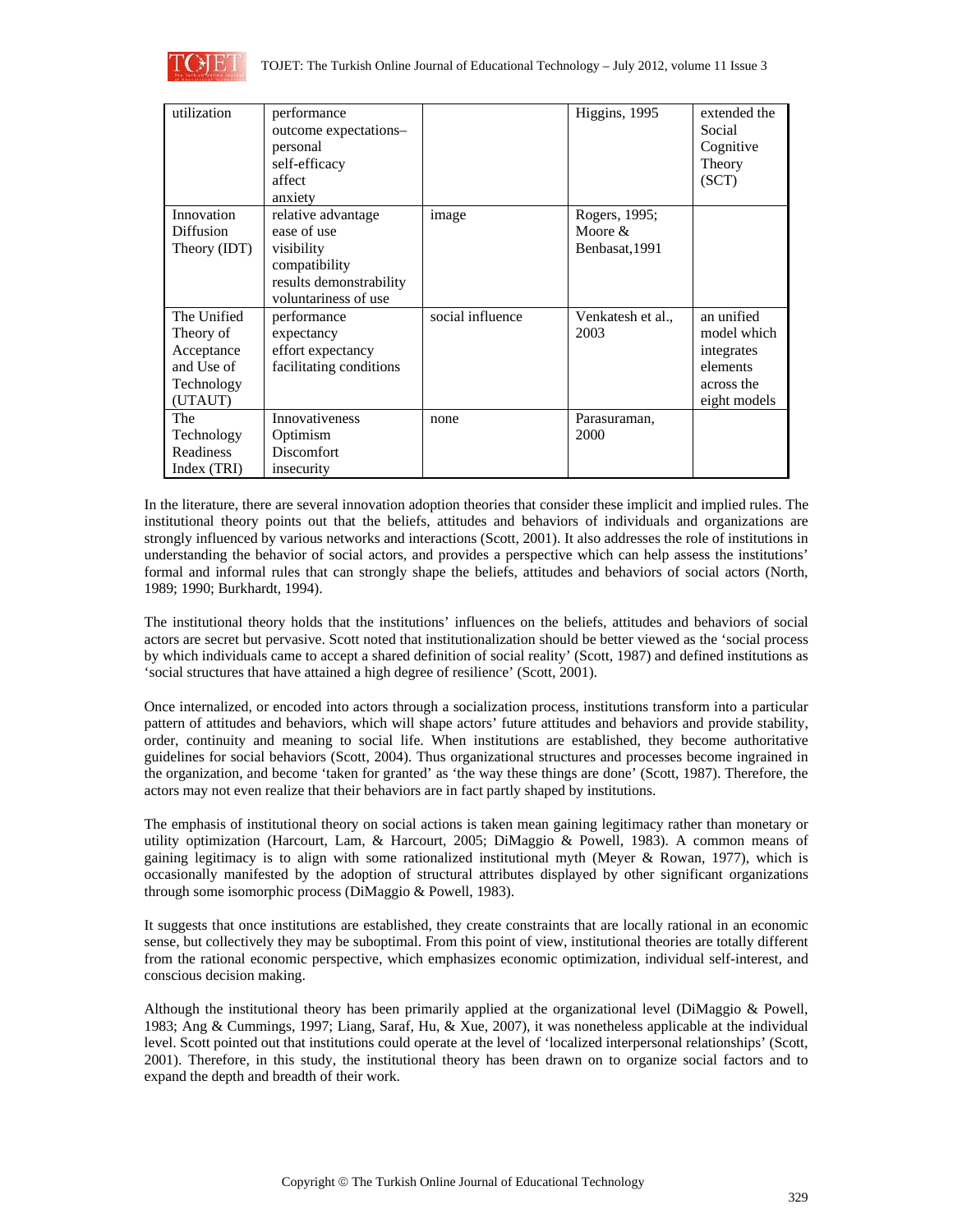

#### **2.2 Conceptual Model and Hypotheses**

Drawing upon the institutional theory, this study proposes a conceptual model, as shown in Figure 1, to investigate how institutional forces influence the acceptance of e-learning by individuals. In this model, we postulate that three institutional forces influence both the attitudes and the intention of e-learning.



### **Figure 1 Conceptual Model**

### **2.2.1 Attitude and intention**

Attitude and intention are two widely examined variables in the literature of technology acceptance. Attitude indicates a person's general feeling of favorableness or unfavorableness toward some particular technology system (Ajzen, 1991; Morris & Dillon, 1997; Ajzen & Fishbein, 1980; Fishbein & Azjen, 1975). Behavioral intention refers to a user's intention to use a technology system. According to the original definition, behavioral intention encompasses the user's motivational factors that influence technology system usage behavior. These factors indicate how much effort a user will put forth in using a technology system (Ajzen, 1991). Most existing theories empirically verify that individuals' social behaviors are motivated by their behavioral attitudes. For example, TAM postulates the attitudinal explanations of intention to use a specific technology or service (Davis, 1989). In addition, the TRA and TPB models also posit that adoption intention is jointly determined by the attitude toward subjective norm and perceived behavioral control (Ajzen & Fishbein, 1980; Fishbein & Ajzen, 1975; Ajzen, 1991).

Empirically, several studies have also confirmed that attitude has a significant influence on the intention to accept e-learning system usage (Yu, et al., 2007; Yu, 2006; Raaij & Schepers, 2008; Ong, Lai, & Wang, 2004; Alenezi, Karim, & Veloo, 2010). Therefore, we propose a hypothesis as follows:

H1. Learners' attitudes will positively influence their intention to accept e-learning system usage.

# **2.2.2 Institutions**

In TAM, two systemic beliefs (i.e. perceived usefulness and perceived ease of use) are determinants of attitude, while no determinant is incorporated to explain attitude in the original TRA and TPB. Chang and Tung (2008) combined IDT and TAM by proposing compatibility, perceived usefulness, perceived ease of use, perceived system quality and computer self-efficacy as determinants of attitude in the e-learning context. However, as discussed above, those proposed determinants of attitude are technical and individual level factors. In this study, we postulate institutional forces as determinants of attitude.

The institutional theory focuses on the pursuit of legitimacy in the eyes of important societal stakeholders and accentuates the significance of the institutional environment as attitudes and behaviors of social actors (Grewal & Dharwadkar 2002). The theory indicates that in modern societies, social actors are typified as systems of rationally ordered rules and behaviors (Weber, 1946; Teo, Wei, & Benbasa, 2003). Therefore, there are general social conceptions of appropriate structures, beliefs, attitudes and behaviors. Early studies in the institutional theory identified three mechanisms by which institutional changes occur that promote similarities in structures and processes. As introduced by DiMaggio and Powell and Scott, these mechanisms for isomorphism are coercive, normative and mimetic (DiMaggio & Powell, 1983; Scott, 2001). These three mechanisms move 'from the conscious to the unconscious, from the legally enforced to the taken for granted' (Hoffman, 1997).

#### **2.2.2.1 Coercive pressures**

Coercive pressures are defined as both formal and informal pressures exerted on social actors to adopt the same attitudes, behaviors and practices, because they feel pressured to do so by more powerful actors (DiMaggio & Powell, 1983). The previous empirical evidence suggests that, at the organizational level, coercive pressures may stem from a variety of sources, like regulatory agencies, suppliers, customers, parent corporations and other key constituents (Teo, Wei, & Benbasa, 2003). In general, there are two types of coercive pressures, which are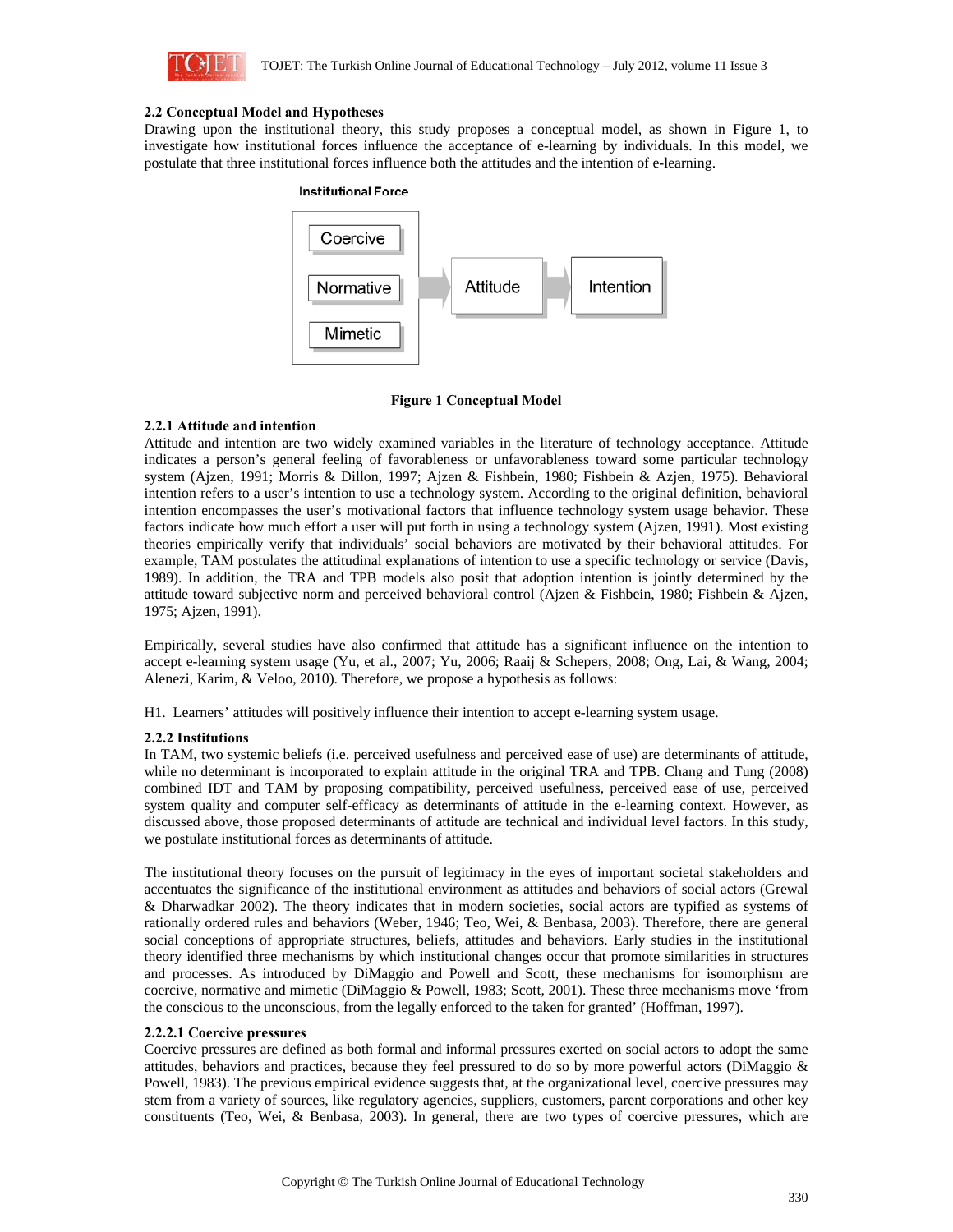

regulation and competition. Regulatory pressures may rise from government and professional regulatory agencies (Harcourt, Lam, & Harcourt, 2005). Competitive pressures arise from the threat of losing competitive advantage. Early studies have cited the influence of coercive isomorphism pressures on innovation acceptance. For example, Zhu et al. indicated that the regulatory environment plays an important role in e-business diffusion (Zhu, Kraemer, Xu, & Dedrick, 2004). Wang and Cheung (2004) found that coercive pressure was positively related to travel agencies' adoption of e-business.

At the individual level, it seems unlikely that there are coercive pressures from regulatory agencies and other key constituents identified at the organizational level. However, at the individual level, e-learning individuals may still face coercive pressures from other sources, like management commitment and support. For example, employees may perceive coercive pressures to use e-learning for on-the-job training when their manager has already been using e-learning. Therefore, we propose a hypothesis as follows:

H2. Individuals who perceive higher coercive pressures are more likely to use e-learning.

### **2.2.2.2 Normative pressures**

Normative pressures, associated with the professionalization of fields and disciplines, occur when social actors voluntarily, but unconsciously, replicate other actors' same beliefs, attitudes, behaviors and practices. The institutional theory proposes that social actors are more likely to copy a certain action if that action has been taken by a large number of other actors. Social actors are then been forced to adopt certain behavior due to their expectation for legitimacy and not necessarily for suitability (Flanagin, 2000). However, this copying or imitation is not coerced by any powerful actors, nor is it conscious. Instead, attitudes, behaviors and practices demonstrated for a long time by most actors in the same social context become so legitimized as the 'right' way things are done that individuals often come to believe that these practices and behaviors indicate the 'only' way to do things (Harcourt, Lam, & Harcourt, 2005; Johnson, Dowd, & Ridgeway, 2006). The normative pressures may guide social actors who have not adopted the innovation to experience discord and hence discomfort when peers whose approval they value have adopted the innovation (DiMaggio & Powell, 1983; Van Den Bulte & Lilien, 2001). Several studies have demonstrated this imitation in the past. For example, Krassa and Granovetter suggested that decisions to undertake in a particular behavior depended on the considerable number of similar others in the environment which had already done likewise (Krassa, 1988; Granovetter, 1978).

In the context of e-learning, normative pressures indicate that individuals will be more likely to adopt e-learning if they perceive that a considerable number of other individuals in their workplace had already adopted elearning, as individuals may be afraid that they will be loneliness and lack of competitiveness if they do not adopt e-learning. In many cases, individuals may be afraid that they will be deemed 'old fashioned' if they do not follow the current trend. These phenomena have been described before as Bandwagon theories (Abrahamson & Rosenkopf, 1993) and theories of fads (Abrahamson, 1991). Therefore, we propose a hypothesis as follows:

H3. Individuals who perceive higher normative pressures are more likely to use e-learning.

# **2.2.2.3 Mimetic pressures**

Mimetic pressures force social actors to seek examples of established behaviors and practices to follow through voluntarily and consciously copying the same behaviors and practices of other high-status and successful actors (DiMaggio & Powell, 1983), due to the belief that actions taken by successful actors will be more likely to get positive outcomes. In addition, through imitating, actors can reproduce with a minimal effort on search costs and experimentation costs, and avoid risks inherent from being the first-movers (Teo, Wei, & Benbasa, 2003).

In the e-learning context, individuals may selectively imitate the attitudes and behaviors that have been adopted by higher status individuals. Individuals may believe that they may get promoted to the higher position by mimicking what their supervisors or high-ranking managers are doing, i.e. benchmark learning. It indicates that individuals will be more likely to adopt e-learning if they perceive high status people have already adopted elearning. Therefore, we propose a hypothesis as follows:

H4. Individuals who perceive higher mimetic pressures are more likely to use e-learning.

#### **2.2.3 Control variables**

Demographic variables may have the potential to influence e-learning adoption, especially when social factors are considered. We have included age, gender and income in our research model as control variables.

In recent years, researchers have suggested that age and gender play the important roles when examining social factors (Mazman, 2011; Dabaj, 2009). For example, older individuals tend to be more likely to be salient to social influences (Morris & Venkatesh, 2000). Older people tend to be more cautious and to seek greater certitude than younger people before they act (Botwinick, 1973). Similarly, women tend to be slightly more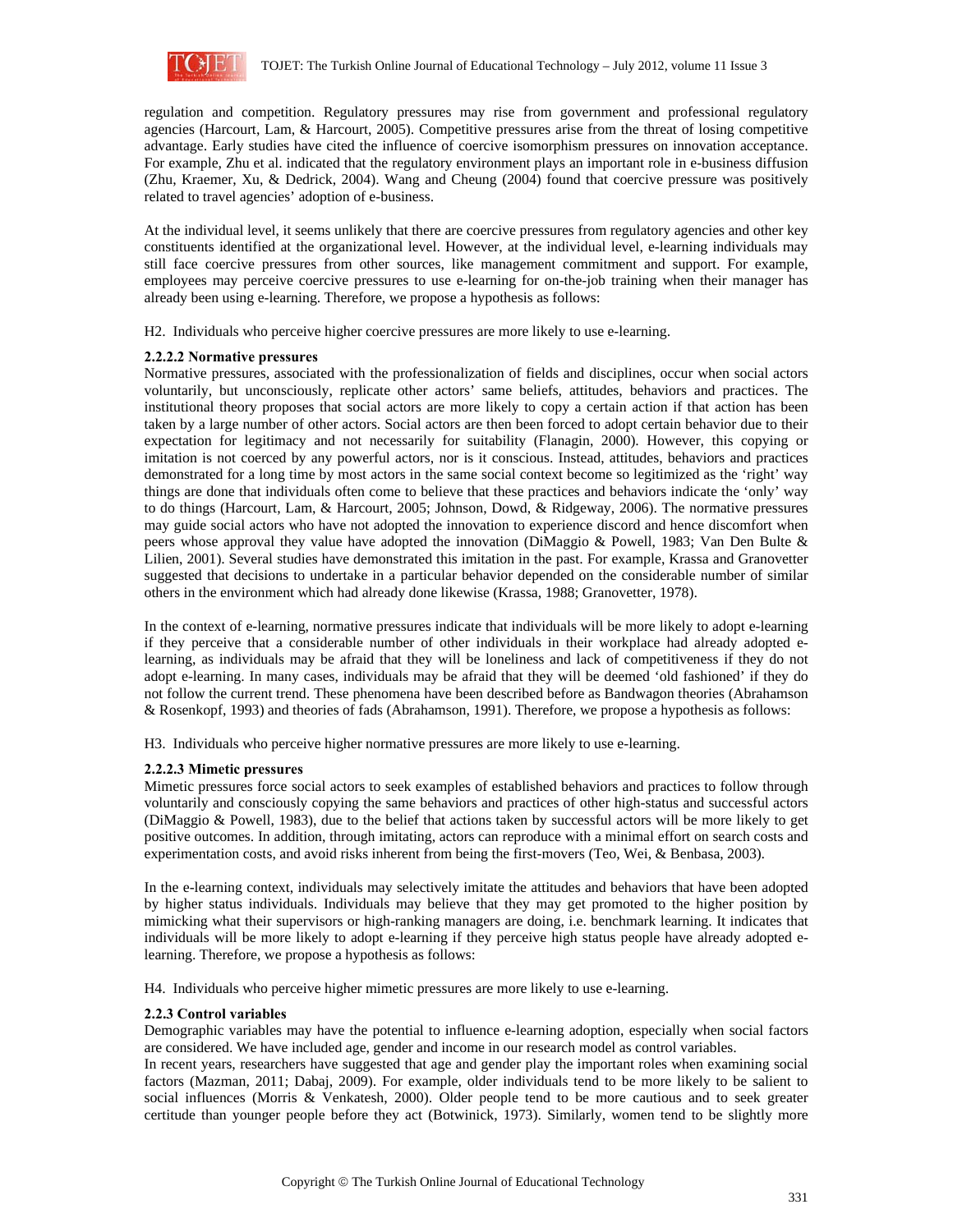

persuadable than men (Copper, 1979) and more sensitive to others' opinions and thus more salient to social influences (Venkatesh et al., 2003; Venkatesh & Morris, 2000). Ong and Lai (2006) also found that men's perceptions of usefulness were more significant and more salient than women's in determining behavioral intention to use e-learning. In addition, wealthy individuals appear more likely to use e-learning. Individuals with high income may perceive higher time value (Goldman & Johansson, 1978; Stigler, 1961); thus the usage of e-learning may bring more benefits to those individuals. Therefore, this factor may suggest that they may be more inclined to adopt e-learning. Rogers suggests that e-learning is more likely to be adopted if the innovation meets a felt need. Therefore, we speculate that individuals with higher incomes are more likely to adopt elearning (Rogers, 1995).

## **3 RESEARCH METHODOLOGIES**

#### **3.1 Measurements**

To ensure the content validity of the scales used, the questionnaire was designed based on an intensive review of the literature. It was then reviewed by academic researchers with expertise in innovation adoption, e-learning, and survey methodology. Wherever possible, existing measures that had been used in previous studies were adopted. The questionnaire was also pre-tested on organization's employees who had e-learning experiences. The feedback from the pre-test was used to improve the readability and the quality of the questions in the instrument. The questionnaire is shown in the appendix, and the design of the measurement items is described below.

The measures for the institutional forces (i.e. coercive, normative and mimetic) were adapted from Teo, et al. (2003) and Liang, et al. (2007). Specifically, for coercive force, the respondents were asked the degree to which e-learning was required for their on-the-job training. For normative forces, the respondents were asked to indicate the degree to which others in their social network were using e-learning. For mimetic force, the respondents were asked the degree to which they agreed that individuals who were using e-learning had a high status. In all these measures, a Likert-type scale of 1-7 was used. A score of 1 indicates 'strongly disagree' with the statement, whereas the score of 7 indicates 'strongly agree' with the statement.

The scale with four items for attitudes was adapted from Davis, Lee, Park, Chatzoglou, et al., Demet, et al., and Venkatesh, et al. (Davis, 1989; Lee, 2010; Park, 2009; Chatzoglou, Sarigiannidis, Vraimaki, & Diamantidis, 2009; Demet, Cigdem, & Fethi, 2011; Venkatesh et al., 2003). The scale with three items for adoption intention of e-learning was adapted from Demet, et al., Chatzoglou, et al., Lee, et al., Bhattacherjee, and Liu, et al. (Demet, Cigdem, & Fethi, 2011; Chatzoglou, et al., 2009; Lee, Hsieh, & Ma, 2009; Lee, et al., 2011; Bhattacherjee, 2001a,2001b; Liu, Chen, Sun, David, & Kuo, 2010). Similarly, a Likert-type scale of 1-7 was used for these measures.

The measures for controls of age, income, and gender were adapted from Venkatesh et al., Demet et al., and Chatzoglou et al. ( Venkatesh et al., 2003; Demet, et al., 2011; Chatzoglou et al., 2009). The respondents were asked to identify the pre-defined groupings of their age, gender, and income.

#### **3.2 Data Collection**

The sampling methods used in this survey were convenient sampling and snowball sampling. The questionnaire and the system information were disseminated to a convenient sample of respondents and contacts in their social networks. Respondents were chosen from different organizations of various size and sectors such as private companies (eq. Quanta Computer Inc., Trend Micro Inc., Delta Electronics Co., Alibaba.com, and Gemtek Technology Co.), research institutes (eq. Institute for Information Industry, Industry Technology Research Institute, and National Applied Research Laboratories), and the public sector (Science & Technology Advisory Group, Ministry of Economic Affairs, and Ministry of Education Affairs). Each organization had implemented elearning and most respondents had experience in using it. The participants used in this study were all full-time knowledge-work employees with several years of working experience. Therefore, the samples were considered as appropriate.

A total of 200 questionnaires were distributed. Individuals were informed that participation in the study was voluntary and that their responses would be confidential and be analyzed only at the aggregated level. A total of 172 questionnaires were returned. Thirteen of them were partially completed and consequently excluded from the data analysis, resulting in a total of 159 effective responses (80 per cent).

The respondent profile is presented in Table 2. Among the 159 respondents, 98 per cent respondents were using various e-learning, and 2 per cent were not using any e-learning. Regarding gender and age, 47 per cent were male, 53 per cent were female, 1.3 per cent were under 24 years old, and 88.7 per cent were between 25 and 50 years old. As for income, most of them had monthly incomes between NTD 10,001 to 80,000, among which 19.5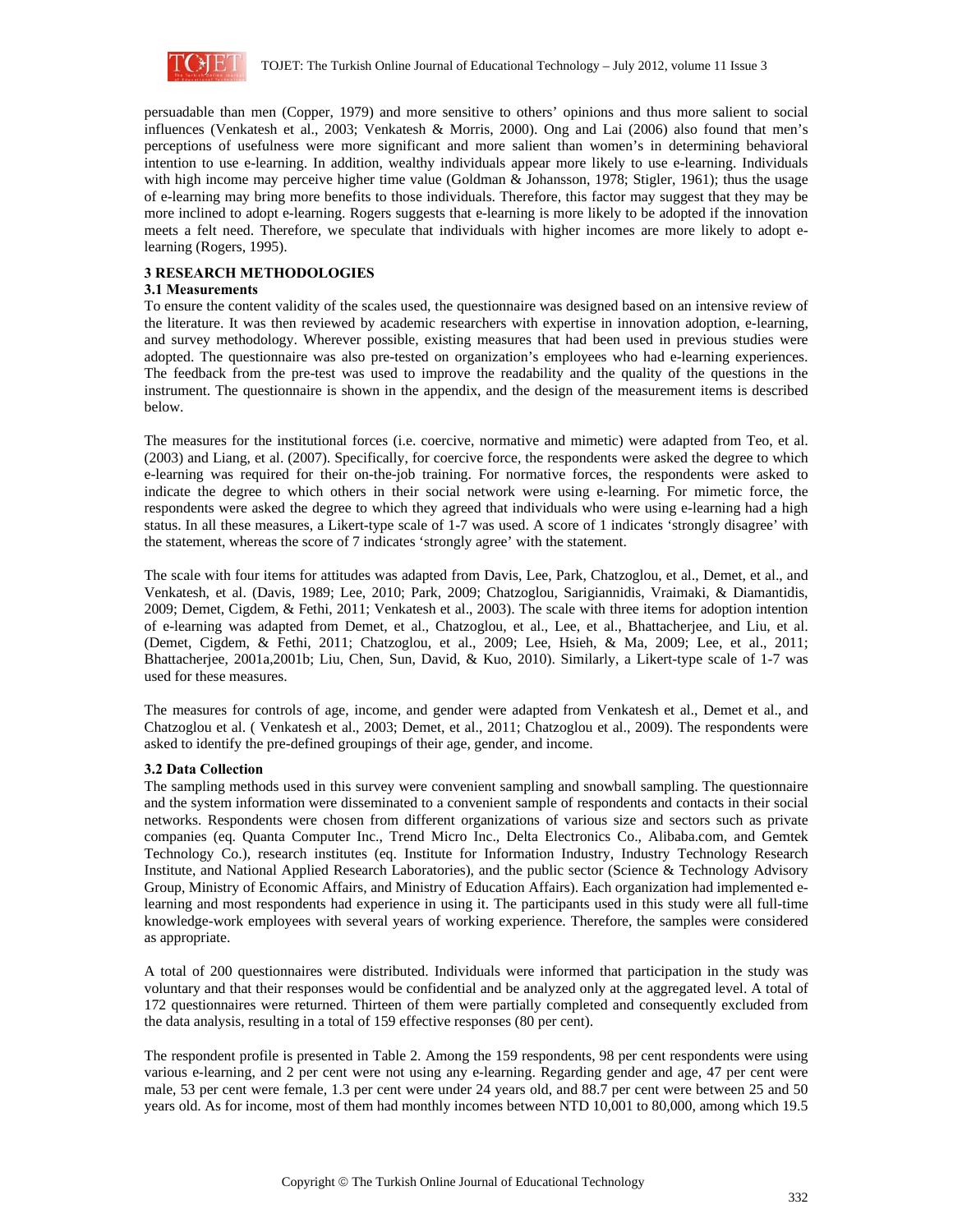

per cent were between NTD 10,001 and 20,000, 22 per cent were between 20,001 and NTD 40,000, 22.6 per cent were between NTD 40,001 and NTD 60,000, and 28.3 per cent were between NTD 60,001 and NTD 80,000.

| <b>Demographics</b> | Item                   | <b>Frequency</b> | Percentage |
|---------------------|------------------------|------------------|------------|
| Gender              | Male                   | 75               | 47.2       |
|                     | Female                 | 84               | 52.8       |
| Age                 | Under 24 years         | $\overline{2}$   | 1.3        |
|                     | $25-34$ years          | 65               | 40.9       |
|                     | 35-49 years            | 76               | 47.8       |
|                     | 50 or over years       | 16               | 10.1       |
| Income (per         | Less than NTD 10,000   | 3                | 1.9        |
| month)              | NTD 10,001-NTD 20,000  | 5                | 3.1        |
|                     | NTD 20,001-NTD 40,000  | 39               | 24.5       |
|                     | NTD 40,001-NTD 60,000  | 69               | 43.4       |
|                     | NTD 60,001-NTD 80,000  | 23               | 14.5       |
|                     | NTD 80,001 or more     | 20               | 12.6       |
| Education           | High school            | 1                | 0.6        |
|                     | College                | $\overline{7}$   | 4.4        |
|                     | University degree      | 55               | 34.6       |
|                     | Master/Doctoral degree | 96               | 60.4       |
| Working             | Under 2 years          | 11               | 6.9        |
| Experience          | 2-5 years              | 31               | 19.5       |
|                     | 6-10 years             | 35               | 22         |
|                     | $11-15$ years          | 36               | 22.6       |
|                     | 16 or over years       | 46               | 28.9       |

| Table 2 Demographics of the Respondents $(N=159)$ |  |  |
|---------------------------------------------------|--|--|
|                                                   |  |  |

# **4 DATA ANALYSES AND RESULTS**

# **4.1 Instrument Validation**

The partial least square (PLS) method was used for assessing scales validity and testing the hypotheses. Unlike LISREL-type structural equation modeling (SEM), which is based on the covariance structure of the latent variables, PLS is a component-based approach for a predictive research model (Jöreskog & Sörbom, 1993; Lohmoller, 1989; Chin, 1998a) and thus can avoid two problems: inadmissible solutions and factor indeterminacy (Fornell & Bookstein, 1982). PLS examines the significance of the relationships between research constructs and the predictive power of the dependent variable (Chin, 1998b); thus, it is better suited for explaining complex relationships and building theories. As Wold argued, 'In large, complex models with latent variables PLS is virtually without competition' (Wold, 1985). In addition, PLS places minimal restrictions on the sample size and residual distributions (Anderson & Gerbing, 1988; Chin, Marcolin, & Newsted, 2003; Chin 1998b).

PLS analyzes simultaneously a measurement model describing the relationships between a research construct and the indicators used to measure the construct (i.e., factor loadings) and a structural model depicting the relationships between research constructs (i.e., path coefficients)( Fornell & Bookstein, 1982 ).

We display descriptive statistics for the measurement items in Table 3. Unlike LISREL-type SEM, which provides global good-of-fitness indices, PLS provides t-statistics for factor loadings. As shown in Table 3, all of the t-statistics of the factor loadings are significant at the  $p < 0.001$  level.

| <b>Construct</b> | <b>Item</b>     | Loading | <b>Std. Error</b> | t-Statistic | CR    | <b>AVE</b> | Cronbach's $\alpha$ |  |
|------------------|-----------------|---------|-------------------|-------------|-------|------------|---------------------|--|
| Coercive         | CF1             | 0.8721  | 0.0293            | 29.8036     | 0.888 | 0.726      | 0.822               |  |
|                  | CF <sub>2</sub> | 0.7786  | 0.0675            | 11.5293     |       |            |                     |  |
|                  | CF3             | 0.8999  | 0.0277            | 32.4686     |       |            |                     |  |
| <b>Normative</b> | NF1             | 0.8835  | 0.0252            | 35.0326     | 0.931 | 0.818      | 0.885               |  |
|                  | NF <sub>2</sub> | 0.9319  | 0.0137            | 68.2707     |       |            |                     |  |
|                  | NF3             | 0.8979  | 0.0246            | 36.4701     |       |            |                     |  |
| <b>Mimetic</b>   | MF1             | 0.9228  | 0.0180            | 51.3621     | 0.945 | 0.852      | 0.913               |  |
|                  | MF <sub>2</sub> | 0.9417  | 0.0103            | 91.7620     |       |            |                     |  |

|  |  |  | Table 3 The Measurement Model |  |
|--|--|--|-------------------------------|--|
|--|--|--|-------------------------------|--|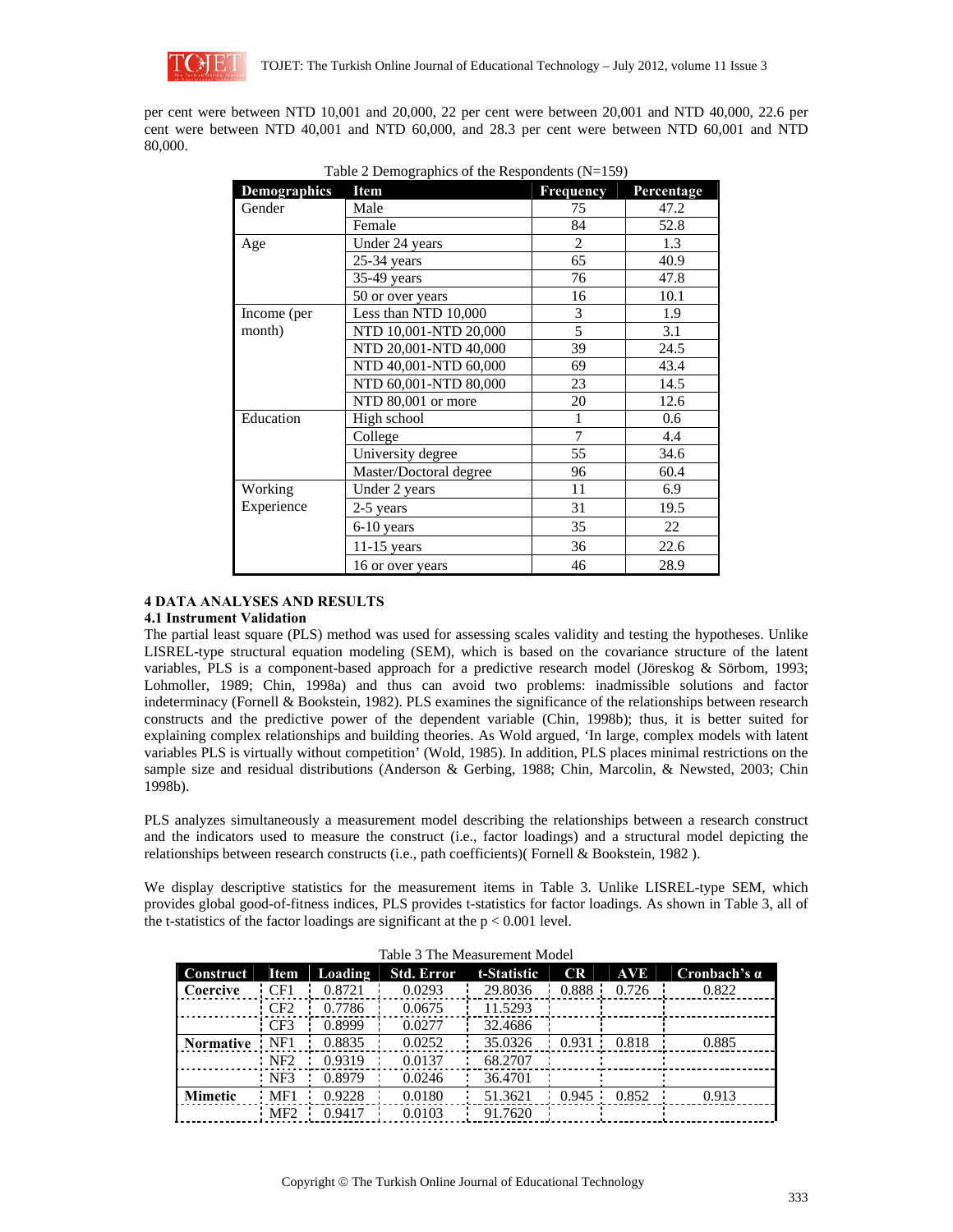

|                  | MF3             | 0.9034 | 0.0178 | 50.8604 |       |       |       |
|------------------|-----------------|--------|--------|---------|-------|-------|-------|
| <b>Attitude</b>  | BE1             | 0.8087 | 0.0311 | 26.0348 | 0.918 | 0.737 | 0.876 |
|                  | BE2             | 0.8312 | 0.0363 | 22.9071 |       |       |       |
|                  | BE3             | 0.9005 | 0.0244 | 36.8968 |       |       |       |
|                  | B <sub>E4</sub> | 0.8901 | 0.0193 | 46.0846 |       |       |       |
| <b>Intention</b> | IN 1            | 0.8856 | 0.0150 | 58.8732 | 0.933 | 0.822 | 0.896 |
|                  | IN2             | 0.9313 | 0.0190 | 49.0050 |       |       |       |
|                  | IN3             | 0.9031 | 0.0258 | 34.9559 |       |       |       |

Note: All t-statistics are significant at the 0.001 level; CR=Composite Reliability; AVE=Average Variance Extracted; NA: not applicable to single-item measures

Based on the results of the measurement model, we analyzed the convergent validity, discriminate validity and reliability of all of the multiple-item scales, following the guidelines in the literature of Fornell and Larcker (Fornell & Larcker, 1981). We assessed reliability in terms of item reliability and composite reliability. Item reliability was examined by means of factor loadings of the items of the construct. It is widely accepted that items with loadings of 0.7 or more have adequate item reliability. Table 3 shows that all factor loadings are higher than 0.7, indicating acceptable item reliability. Construct composite reliability is similar to and superior to Cronbach's alpha because it considers the actual factor loadings instead of assuming an equal weight for each item (Fornell & Larcker, 1981). The composite reliabilities in our measurement model ranged from 0.888 to 0.945, which were all above the recommended value of 0.7, suggesting adequate construct reliability (Nunnally, 1978).

We assessed convergent validity in terms of average variance extracted (AVE), which explained the variance that was measured by the construct in relation to the measurement error. Convergent validity requires an AVE of no less than 0.5 (Fornell & Larcker, 1981). Table 3 shows that all AVE values were above the recommended value of 0.5 (ranging from 0.726 to 0.852), thus demonstrating adequate convergent validity.

Discriminate validity was assessed by comparing the AVE of each individual construct with the shared variances between this individual construct and all of the other constructs. A higher AVE than shared variance for an individual construct suggests discriminate validity (Fornell & Larcker, 1981). Table 4 shows the inter-construct correlations of the diagonal of the matrix. A comparison of all of the correlations and square roots of the AVEs on the diagonal indicated adequate discriminate validity.

|           | Coercive | <b>Normative Mimetic</b> |       | Attitude | Intention |  |  |  |
|-----------|----------|--------------------------|-------|----------|-----------|--|--|--|
| Coercive  | 0.852    |                          |       |          |           |  |  |  |
| Normative | 0.539    | 0.905                    |       |          |           |  |  |  |
| Mimetic   | 0.480    | 0.402                    | 0.923 |          |           |  |  |  |
| Attitude  | 0.335    | 0.393                    | 0.408 | : 0.859  |           |  |  |  |
| Intention | ገ 471    | 0.432                    | 0.394 | 0.737    | 0.907     |  |  |  |

Table 4 Correlations of Latent Variables

Note: Diagonals represent the square root of average variance extracted, and the other matrix entries are the factor correlation; NA: not applicable to signal-item measures.

#### **4.2 Structural Model Estimation and Hypotheses Testing**

The structural model was assessed by estimating the path coefficients and the R2 values. Path coefficients indicate the strength of the relationships between the independent variables and dependent variable. R2 values indicate the amount of variance explained by the exogenous variables and measure the predictive power of the structural models (Barclay, Higgins, & Thomson, 1995). We calculated path coefficients and t-statistics for hypothesized relationships using a bootstrapping technique. Results of hypothesis testing are presented in Figure 2 and discussed in the following paragraphs.

The significant path coefficient from attitude to adoption ( $b = 0.735$ ,  $p < 0.001$ ) provided support for H1. As indicated by path coefficients, normative and mimetic forces had significant influences on attitude ( $b = 0.244$ , p<0.01 and b=0.276, p < 0.001). This result confirmed our theoretical expectation and provided support for H3 and H4. However, as indicated by path coefficient, coercive forces had no significant impacts on attitude ( $b =$ 0.071, NS), suggesting rejection of H2.

Regarding controls, the paths from age, income and gender to e-learning adoption were all insignificant ( $b =$ 0.012, 0.016, 0.019, respectively). As shown in Figure 2, our model explained 23.2 per cent of the variance in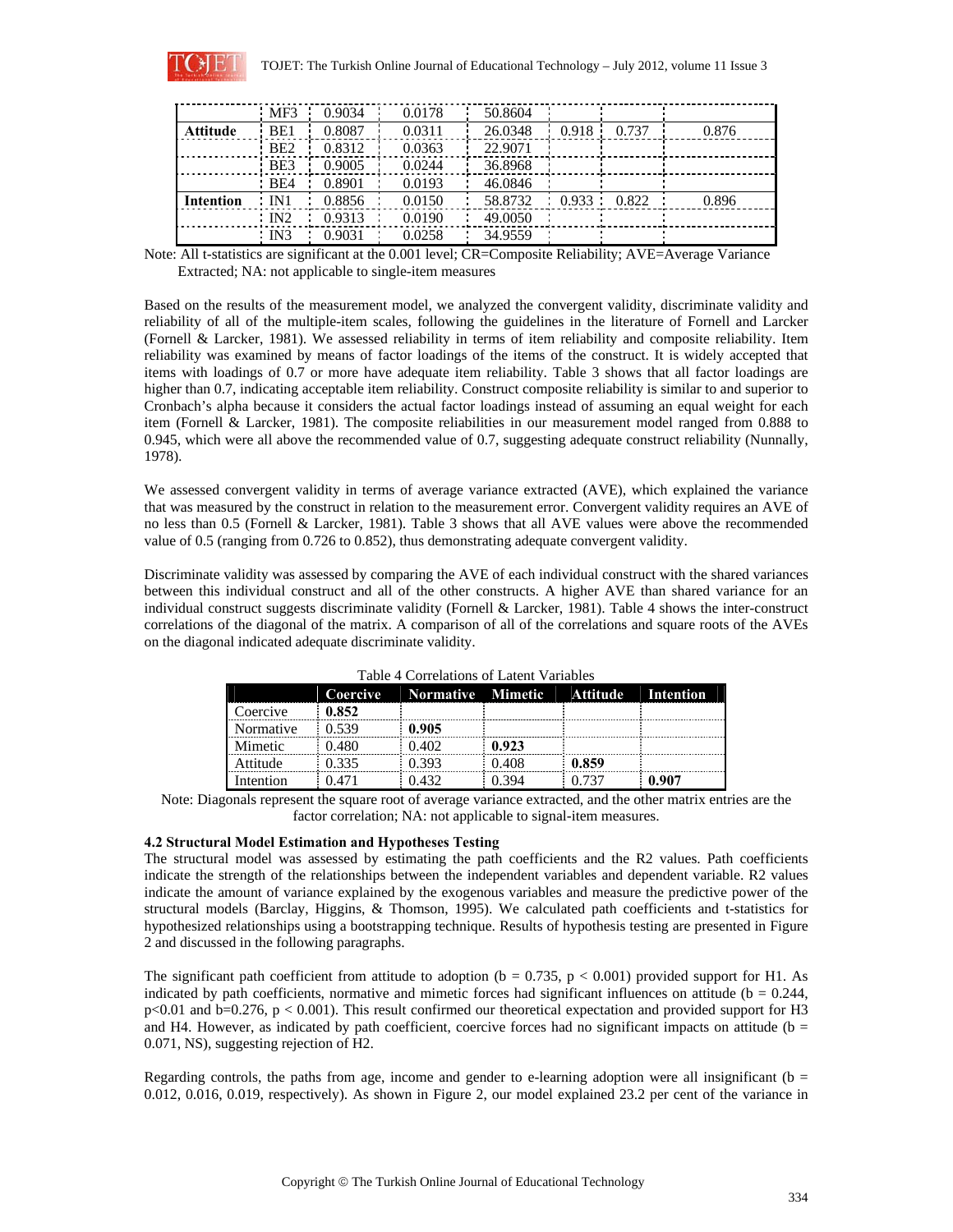

attitude and 54.4 per cent in e-learning adoption intention. The magnitude of these R2s provides additional evidence in support of the research model.



Note: Path coefficients (t value) : \*p<0.05. \*\*p<0.01. \*\*\*p<0.001: ns: not significant

**Figure 2 Results of Conceptual Model** 

# **4.3 Mediating Effect Analyses**

As demonstrated in Figure 2, normative and mimetic forces relate significantly to attitude, and in turn attitude relates to e-learning adoption. This causal chain signifies the mediating effect of attitude on the relationship between institutional forces and e-learning adoption. To test this mediating effect, we followed Baron and Kenny's procedure to examine two more models (Baron & Kenny, 1986).

The first model (see Figure 3) removes the mediator of attitude and connects all three institutional forces to adoption directly. The second model connects all three institutional forces directly to e-learning adoption in addition to the mediating links, as shown in Figure 4. Another run of PLS analysis was conducted to test these two models. The model shown in Figure 3 yielded significant links from coercive, normative and mimetic forces to e-learning adoption. In addition, the explained variance of e-learning adoption significantly drops from 0.544 to 0.306. The results of the model shown in Figure 4 demonstrate that the direct effects of normative and mimetic forces on e-learning adoption are insignificant. Meanwhile, the explained variance of e-learning adoption only slightly increases from 0.544 to 0.594. These results jointly indicate that the influences of normative and mimetic forces on e-learning adoption are completely mediated by attitude.

However, in the model we tested, although coercive forces had no significant influence on attitude of e-learning adoption, they had direct significant influence on e-learning adoption when not mediated by attitude. This remains an interesting question for future research.



Note: Path coefficients (t value) ; \*p<0.05, \*\*p<0.01, \*\*\*p<0.001; ns: not significant

**Figure 3 Result of Model with Direct Effects Only**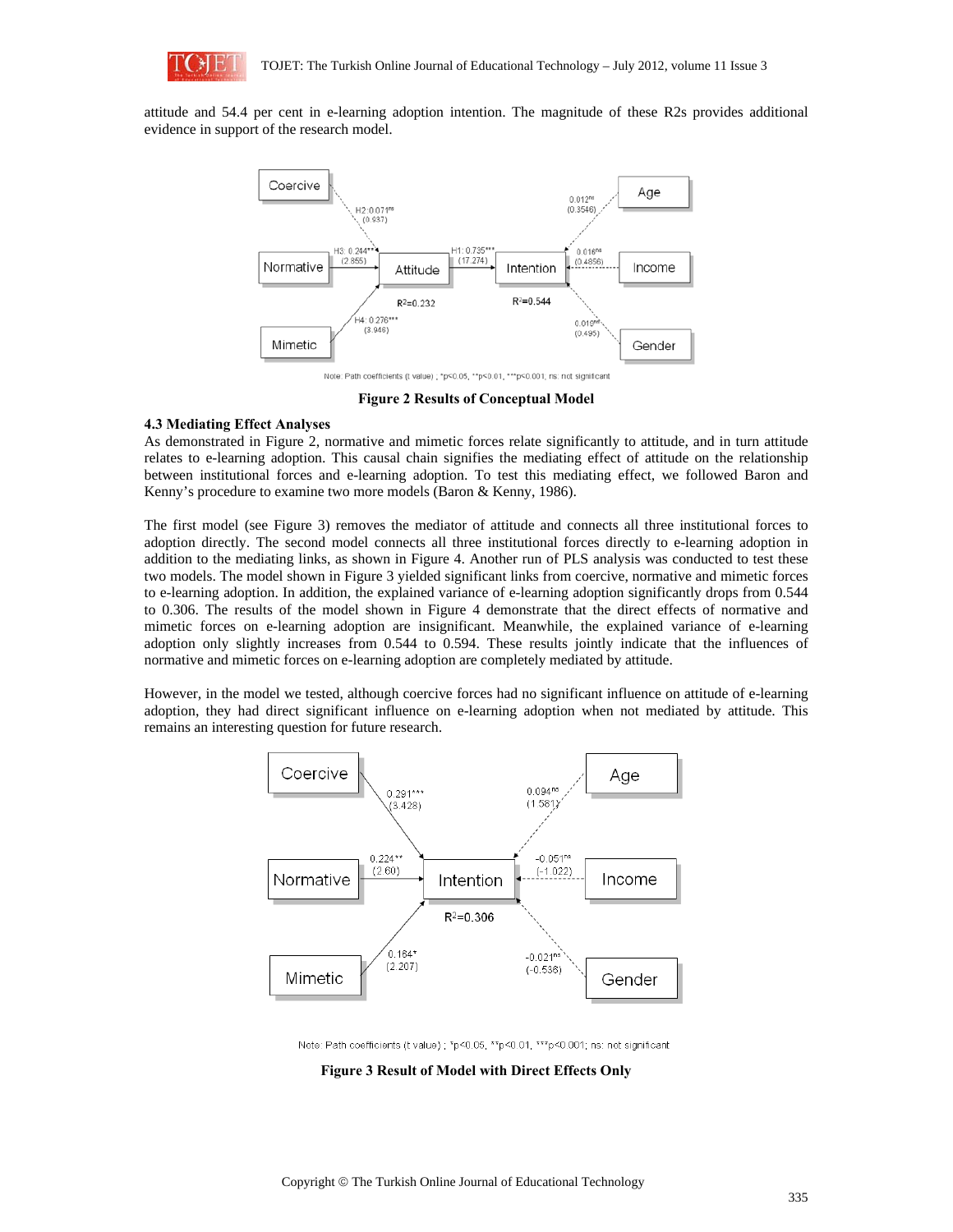



Note: Path coefficients (t value) ; \*p<0.05, \*\*p<0.01, \*\*\*p<0.001; ns: not significant

### **Figure 4 Results of Model with both Direct and Indirect Effects**

# **5. DISCUSSION AND CONCLUSIONS**

This study examines social factors by applying the institutional theory. The analysis results have provided insightful managerial and theoretical implications as discussed in the following.

### **5.1 Implications**

With the preceding analysis results, we demonstrate how institutional forces influence attitude and intention of using e-learning. The results have managerial implications for training managers in human resource development and theoretical implications for researchers.

First, our analysis illustrates that two types of institutional forces, normative and mimetic, have a significant influence on attitude and intention to use e-learning. These findings may shed light on how training managers could better plan their e-learning program and thus accelerate the rate of adoption. The results indicate that elearning can benefit from social influences that could result in an organization's employees jumping on the elearning bandwagon. When an increasing number of employees do that, organizational investments in human capital could be more efficient. To be specific, training managers may need to work on improving normative and mimetic forces. Regarding normative forces, training managers may need to build an e-learning community and conduct referral champions to create normative expectations. Regarding the mimetic forces, it appears that the high-profiles of e-learning adopters may influence e-learning adoption of others with lower profiles. Training managers may provide success stories of the e-learning experiences high-profile employees and enhance word of mouth marketing in the e-learning context.

Secondly, our results reveal that mimetic pressures have higher influences on attitude and intention than normative pressures ( $b = 0.276, 0.244$ , respectively). This finding suggests that it may be more efficient for training managers to exert mimetic forces than normative forces to promote the adoption of their e-learning. Thirdly, our analysis demonstrates that attitude plays a mediating role between institutional forces and intention. This finding clearly depicts a mechanism in which the institutional forces, particularly normative and mimetic, influence the formation of employee's attitudes toward using e-learning, which in turn determine the intention of using e-learning. It suggests that training managers should improve their e-learning to promote the employee's positive attitude. It is evident that social factors, in particular the normative and mimetic forces, are key determinants of attitude.

Fourthly, our analysis shows no significant influence of coercive institutional forces on attitude or intention of using e-learning, but it has significant influence on e-learning adoption directly. This finding suggests that organization may provide certain training courses available only on the Internet and provide incentives for elearning users to improve their attitude.

Fifthly, the control variables of age, gender and income demonstrate no significant impact on the intention to use e-learning. This is consistent with previous studies on e-learning. For example, Cheng et al. analyzed the invariance across TAM constructs and found that age, gender, prior experience, and work experience difference had no significant influence on attitude and intention to use e-learning (Cheng, et al., 2011). This finding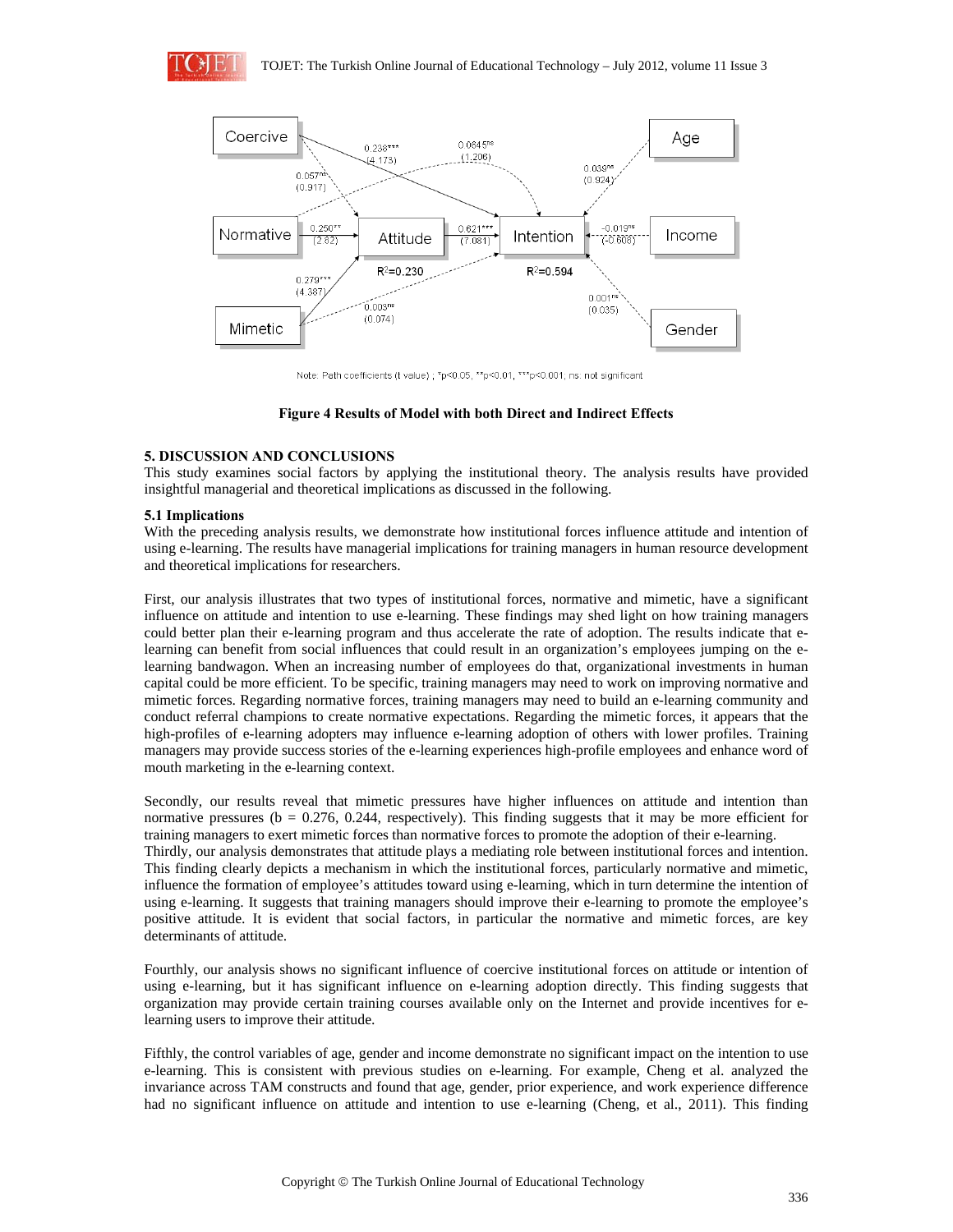

suggests that the training managers may not need to be segmented in terms of demographic characteristics when promote e-learning on-the-job training.

Lastly, this study contributes significantly to the literature in several areas. To the best of our knowledge, our study is a trial study of applying the institutional theory at the individual level, unlike most previous studies, which applied institutional theory at the organizational level. In addition, our study also contributes to the technology acceptance literature by examining institutional factors in e-learning settings, while previous studies examine e-learning primarily from technical and individual perspectives. Although previous studies also investigate social factors, such as social norms and image, our model incorporates a richer set of social factors with expanded depth and breadth.

#### **5.2 Limitation and Future Research Directions**

Although this study makes significant contributions to the literature and provides valuable insights, it has also several limitations. Our findings must be interpreted in the light of these limitations.

First, our sample involved only the specific and limited organizations in a particular geography. The findings may not be fully generalized to other organizations in other geographies. Special caution should be taken when generalizing or extrapolating these findings to different cultural and social environments.

Secondly, the research model explains 54.4 per cent and 23.2 per cent of the variance of intentions and attitudes, respectively. The 45.6 per cent and 76.8 per cent of the variance left unexplained suggest that some factors important to the acceptance of e-learning are omitted in the study. Future studies may use a richer set of variables, including not only social factors but also individual factors, as predictors to provide better explanatory power for e-learning behaviors.

### **ACKNOWLEDGEMENTS**

The authors would like to acknowledge the National Science Council of Taiwan, R.O.C., for their partial support of this research under Contract No. NSC 101-3114-Y-307-019, NSC 100-3114-Y-307-015 and NSC 99-3114-Y-307-008.

#### **REFERENCES**

- Abrahamson, E. (1991). Managerial fads and fashions: The diffusion and rejection of innovations. *Academy of Management Review*, 16, 586-612.
- Abrahamson, E., & Rosenkopf, L. (1993). Institutional and competitive bandwagons: Using mathematical modeling as a tool to explore innovation diffusion. *Academy of Management Review*, 18(3), 487-517.
- Adams, D. A., Nelson, R. R., & Todd, P. A. (1992). Perceived Usefulness, Ease of Use, and Usage of Information Technology: A Replication. *MIS Quarterly*, 15(2), 227-250.
- Agarwal, R., & Karahanna, E. (2000). Time Flies When You're Having Fun: Cognitive Absorption and Beliefs About Information Technology Usage. *MIS Quarterly,* 24(4), 665-694.
- Agarwal, R., & Prasad, J. (1999). Are Individual Differences Germane to the Acceptance of New Information Technologies. *Decision Science*, 30(2), 361-391.
- Ajzen, I. (1985). From intentions to actions: A theory of planned behavior. *Action Control: From Cognition to Behavior*, 2, 11-39.
- Ajzen, I. (1988). *Attitudes, personality, and behavior*. Chicago, IL: Dorsey Press.
- Ajzen, I. (1991). The theory of planned behavior. *Organizational Behavior and Human Decision Processes*, 50(2),179-211.
- Ajzen, I., & Fishbein, M. (1980). *Understanding attitudes and predicting social behavior*. Upper Saddle River, NJ: Prentice-Hall.
- Ajzen, I., & Madden, T. J. (1986). Prediction of goal-directed behavior: Attitudes, intentions, and perceived behavioral control. *Journal of Experimental Social Psychology*, 22(5), 453-474.
- Alenezi, A. R., Abdul Karim, A. M., & Veloo, A. (2010). An empirical investigation into the role of enjoyment, computer anxiety, computer self-efficacy and Internet experience in influencing the students' intention to use e-learning: A case study from Saudi Arabian governmental universities. *The Turkish Online Journal of Educational Technology,* 9(4), 22-34.
- Anderson, J. C., & Gerbing, D. W. (1988). Structural Equation Modeling in Practice: A Review and Recommended Two-Step Approach. *Psychological Bulletin*, 103 (3), 411-423.
- Ang, S., & Cummings, L. L. (1997). Strategic response to institutional influences on information systems outsourcing. *Organization Science*, 8(3), 235-256.
- Atack, L. (2003). Becoming a web-based learner: registered nurses' experiences. *Journal of Advanced Nursing*, 44, 289-297.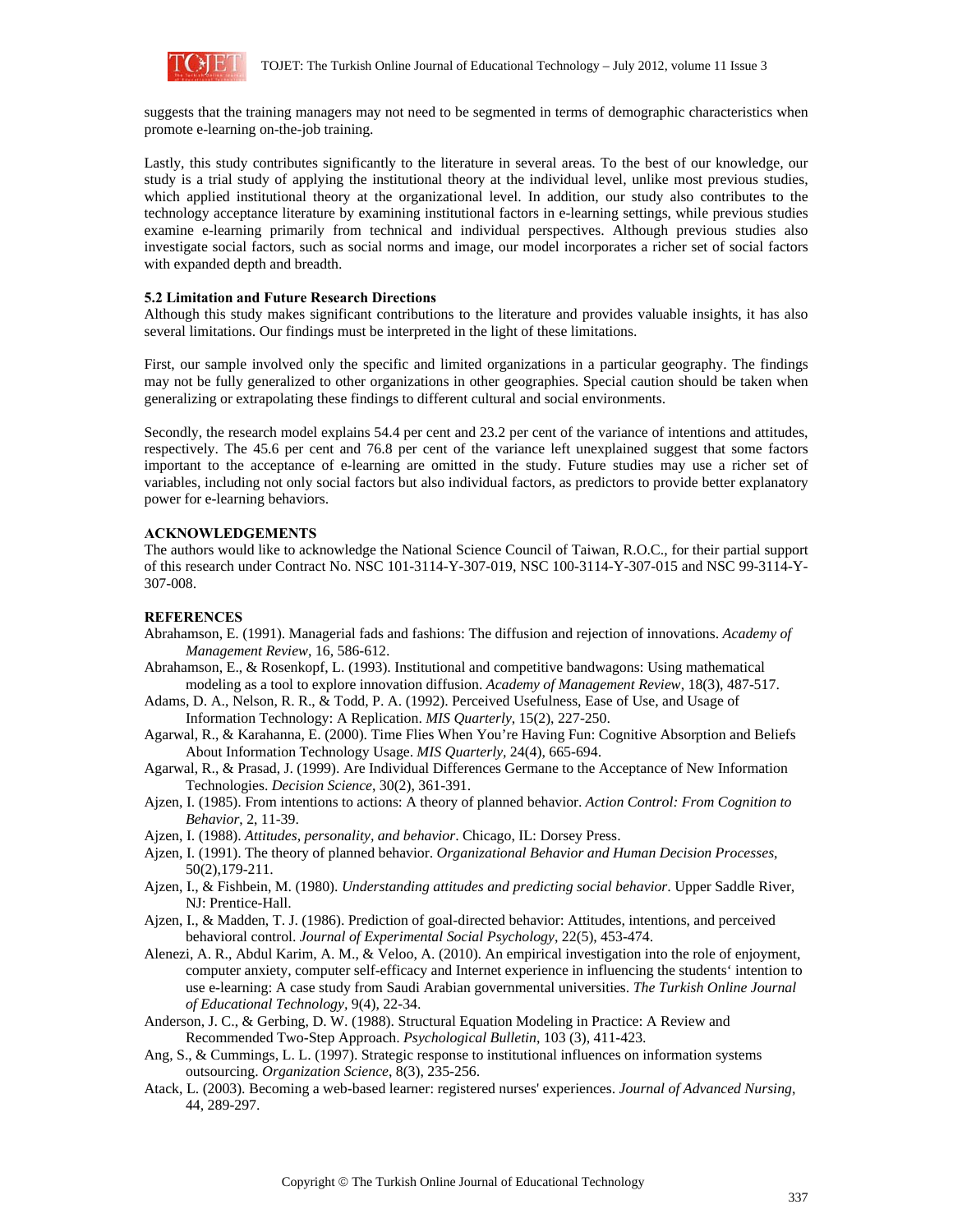

- Barclay, D., Higgins, C., & Thomson, R. (1995). The partial least squares approach to causal modeling, personal computer adoption and use as an illustration. *Technology Studies*, 2(2), 285-309.
- Baron, R. M., & Kenny, D. A. (1986). The moderator-mediator variable distinction in social psychological research: Conceptual, strategic, and statistical considerations. *Journal of Personality and Social Psychology*, 51(6), 1173-1182.
- Bersin, J. (2007). *Enterprise Learning and Talent Management 2007 Trends, Areas of Focus and Predictions for 2007*. Oakland, CA: Bersin & Associates.
- Bhattacherjee, A. (2001a). An empirical analysis of the antecedents of electronic commerce service continuance. *Decision Support Systems*, 32(2), 201-214.
- Bhattacherjee, A. (2001b). Understanding information systems continuance. An expectation-confirmation model. *MIS Quarterly*, 25(3), 351-370.
- Botwinick, J. (1973). *Aging and Behavior.* Springer, New York.
- Boynton, A. D., Zmud, R. W., & Jacobs, G. C. (1994). The Influence of IT Management Practice on IT Use in Large Organizations. *MIS Quarterly*, 18(3), 299-318.
- Burgess, J. R. D., & Russell, J. E. A. (2003). The effectiveness of distance learning initiatives in organizations. *Journal of Vocational Behavior*, 63, 289-303.
- Burkhardt, M. E. (1994). Social interaction effects following a technological change: A longitudinal investigation. *Academy of Management Journal,* 37(4), 868- 896.
- Carley , K. M., & Kaufer, D. S. (1993). Semantic connectivity: An approach for analyzing symbols in semantic networks. *Communication Theory*, 3(3), 183-213.
- Chang, S. C., & Tung, F. C. (2008). An empirical investigation of students' behavioral intentions to use the online learning course websites. *British Journal of Educational Technology,* 39(1), 71-83.
- Chatzoglou, P. D., Sarigiannidis, L., Vraimaki, E., & Diamantidis, A. (2009). Investigating Greek employees' intention to use web-based training. *Computers & Education*, 53, 877-889.
- Chen, M. S., & Hsu, K. P. (2007). The Effects of Asynchronous E-learning Situation on Learning Perception and Usage Intention. *Journal of Human Resource Management,* 7(3), 25-44.
- Cheng, B., Wang, M., Yang, Stephen, J. H., Kinshuk, & Peng, J. (2011). Acceptance of competency-based workplace e-learning: effects of individual and peer learning support. *Computers & Education,* 57, 1317- 1333.
- Chin, W. W. (1998a). *The Partial Least Squares Approach to Structural Equation Modeling in Modern Methods for Business Research* ( Marcoulides, G. A. ed.). Mahway, NJ: Lawrence Erlbaum Associates.
- Chin, W. W. (1998b). Issues and opinion on structural equation modeling. *MIS Quarterly,* 22(1), 7-16.
- Chin, W. W., Marcolin, B. L., & Newsted, P. R. (2003). A partial least squares latent variable modeling approach for measuring interaction effects: Results from a Monte Carlo simulation study and an electronic mail adoption study. *Information Systems Research*, 14 (2), 189-217.
- Chiu, C., & Wang, E. T. G. (2008). Understanding web-based learning continuance intention: The role of subjective task value. *Information & Management,* 45(3), 194-201.
- Compeau, D. R., & Higgins, C. A. (1995). Computer Self-efficacy: Development of a Measure and Initial Test. *MIS Quarterly*, 19(2), 189-211.
- Cooper, Harris M. (1979). Statistically combining independent studies: A meta-analysis of sex differences in conformity research. *Journal of personality and social psychology*, 37(January), 131-146.
- Dabaj, F. (2009). The role of gender and age on students' perceptions towards online education Case study: Sakarya University, vocational high school. *The Turkish Online Journal of Educational Technology,*  8(2),120-123.
- Davis, F. D. (1989). Perceived usefulness, perceived ease of use, and user acceptance of information technology. *MIS Quarterly,* 13 (3), 318-340.
- Davis, F. D., Bagozzi, R. P., & Warshaw, P. R. (1989). User acceptance of computer technology: a comparison of two theoretical models. *Management Science*, 35( 8), 982-1002.
- Delone, W. H. (1988). Determinants of Success for Computer Usage in Small Business. *MIS Quarterly,* 12(1), 51-61.
- Demet, K., Cigdem, A. G., & Fethi, C. (2011). Factors affecting the intention to use a web-based learning system among blue-collar workers in the automotive industry. *Computers in Human Behavior*, 27, 343-354.
- DeRouin, R. E., Fritzsche, B. A., & Salas, E. (2005). *Learner control and workplace e-learning: design, person, and organizational issues*. In J. Martocchio Eds.), Research in personnel and human resources management( pp.181-214). New York.
- DiMaggio, P. J., & Powell, W. W. (1983). The iron cage revisited: institutional isomorphism in organizational fields. *American Sociological Review*, 48, 147-160.
- Ely, K., Sitzmann, T., & Falkiewicz, C. (2009). The influence of goal orientation dimensions on time to train in a self-paced training environment. *Learning and Individual Differences*, 19(1), 146-150.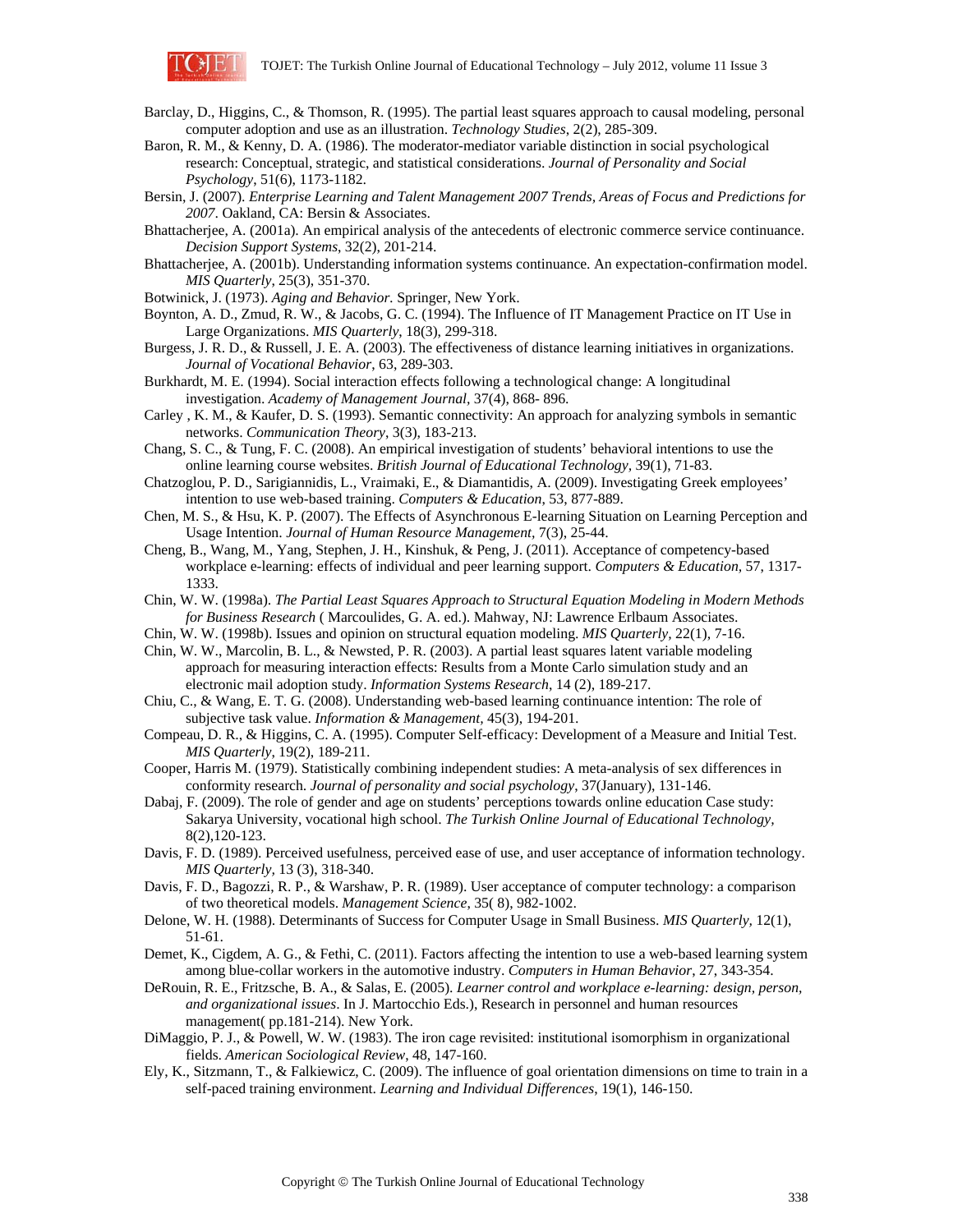

- Fishbein, M., & Ajzen, I. (1975). *Belief, Attitude, Intention, and Behavior: An Introduction to Theory and Research*, MA: Addison-Wesley Reading.
- Flanagin, A. J. ( 2000 ). Social pressure on organizational website adoption. *Human Communication Research*, 26(4), 618-646.

Fletcher, G. H. (2004). The Future of E-Learning. *Technological Horizons in Education Journal,* 32(2), 4-5.

- Forman, D., Nyatanga, L., & Rich, T. (2002). E-learning and educational diversity. *Nurse Education Today*, 22, 76-82.
- Fornell, C., & Bookstein, F. L. (1982). Two structural equation models: LISREL and PLS applied to consumer exit-voice theory. *Journal of Marketing Research*, 19 (4), 440-452.
- Fornell, C., & Larcker, D. F. (1981). Evaluating structural equation models with unobservable variables and measurement error. *Journal of Marketing Research*, 18, 39-50.
- Fuerst, W. L., & Cheney, P. H. (1982). Factors Affecting the Perceived Utilization of Computer-Based Decision Support Systems in the Oil Industry. *Decision Sciences*, 13(4), 554-569.
- Gasco, J. L., Llopis, J., & Gonzalez, M. R. (2004). The use of information technology in training human resources: an e-learning case study. *Journal of European Industrial Training,* 28, 370-382.
- Goldman, A., & Johansson, J. K. (1978). Determinants of search for lower prices: An empirical assessment of the economics of information theory. *Journal of Consumer Research*, 5(December), 176-186.
- Govindasamy, T. (2002). Successful implementation of E-learning pedagogical considerations. *Internet and Higher Education*, 4, 287-299.
- Granovetter, M. (1978). Threshold models of collective behavior. *American Journal of Sociology,* 83(6) 1420- 1443.
- Grewal, R., & Dharwadkar, R. (2002). The role of the institutional environment in marketing channels. *The Journal of Marketing,* 66(3), 82-97.
- Haigh, J. (2004). Information technology in health professional education: why IT matters. *Nurse Education Today*, 24, 547-552.

Harcourt, M., Lam, H., & Harcourt, S. (2005). Discriminatory practices in hiring: Institutional and rational economic perspectives. *International Journal of Human Resource Management*, 16(11), 2113-2132.

- Hoffman, A. W. (1997). *From Heresy to Dogma: An Institutional History of Corporate Environmentalism*. San Francisco, CA: New Lexington Press.
- Johnson, C., Dowd, T. J., & Ridgeway, C. L. (2006). Legitimacy as a social process. *Annual Review of Sociology*, 32, 53-78.
- Jöreskog, K., & Sörbom, D. (1993). *LISREL 8: User's reference guide*. Chicago, IL: Scientific Software International.
- Keller, C., & Cernerud, L. (2002). Students' Perceptions of E-Learning in University Education. *Journal of Educational Media*, 27(1-2), 55-67.
- King, W. R., & He, J. (2006). A meta-analysis of the technology acceptance model. *Information & Management*, 43(6), 740-755.
- Krassa, M. A. (1988). Social groups, selective perception, and behavioral contagion in public opinions. *Social Networks*, 10(1), 109-136.
- Lee, B. C., Yoon, J. O., & Lee, I. (2009). Learners' acceptance of e-learning in South Korea: Theories and results. *Computers & Education,* 53, 1320-1329.
- Lee, M. C. (2010). Explaining and predicting users' continuance intention toward e-learning: An extension of the expectation-confirmation model. *Computers & Education*, 54, 506-516.
- Lee, Y. H., Hsieh, Y. C., & Ma, C. Y. (2011). A model of organizational employees' e-learning systems acceptance. *Knowledge-Based Systems,* 24, 355-366.
- Leender, R. Th. A. J. (2002). Modeling social influence through network autocorrelation: constructing the weight matrix. *Social Networks*, 24(1), 21-47.
- Leonard-Barton, D. (1987). Implementation of Structured Software Methodologies: A Case of Innovation in Process Technology. *Interfaces,* 17(3),.6-17.
- Leonard-Barton, D., & Deschamps, I. (1988). Managerial Influence in the Implementation of New Technology. *Management Science*, 35(10), 1252-1265.
- Lewis, W., Agarwal, R., & Sambamurthy, V. (2003). Sources of Influence on Beliefs about Information Technology Use: An Empirical Study of Knowledge Workers. *MIS Quarterly*, 27(4), 657-678.
- Liang, H., Saraf, N., Hu, Q., & Xue, Y. (2007). Assimilation of enterprise systems: The effect of institutional pressures and the mediating role of top management. *MIS Quarterly,* 31(1), 59- 87.
- Liaw, S. S. (2007). Computers and the internet as a job assisted tool: based on the three-tire use model approach. *Computers in Human Behavior*, 23, 399-414.
- Liaw, S. S. (2008). Investigating students' perceived satisfaction, behavioral intention, and effectiveness of elearning: a case study of the Blackboard system. *Computers & Education*, 51(2), 864-873.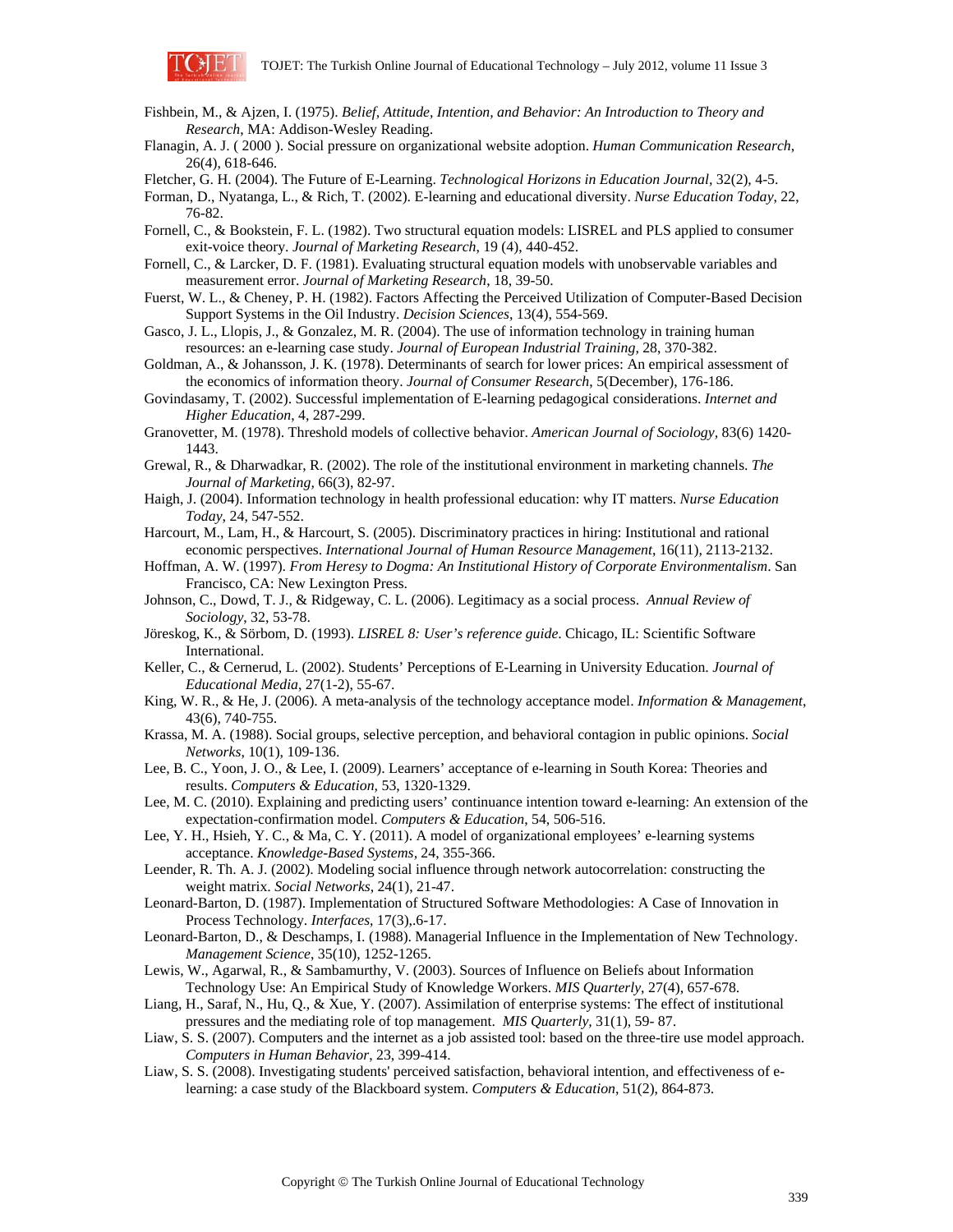

- Liaw, S. S., Huang, H. M., & Chen, G. D. (2007). Surveying instructor and learner attitudes toward e-learning. *Computers and Education*, 49(4), 1066-1080.
- Little, B. (2001). Achieving high performance through e-learning. *Industrial and Commercial Training,* 33(6), 203-207.
- Liu, I. F., Chen, M. C., Sun, Y. S., David, W. C., & Kuo, C. H. (2010). Extending the TAM model to explore the factors that affect Intention to Use an Online Learning Community. *Computers & Education,* 54(2), 600- 610.
- Lohmoller, J. B. (1989). The PLS program system: Latent variables path analysis with partial least squares estimation. *Multivariate Behavioral Research*, 23(1), 125-127.

Longworth, N., & Davies, W. K. (1996). *Lifelong Learning*, London: Kogan Page.

- Marki, R. H., Maki, W. S., Patterson, M., & Whittaker, P. D. (2000). Evaluation of a Web-based Introductory Psychology Course: I. Learning and Satisfaction in On-line Versus Lecture Courses. *Behavior Research Methods, Instruments and Computers*, 32(2), 230-239.
- Mathieson, K. (1991). Predicting User Intentions: Comparing the Technology Acceptance Model with the Theory of Planned Behavior. *Information Systems Research*, 2(3), 173-191.
- Mazman, S. G. (2011). Gender differences in using social networks. *The Turkish Online Journal of Educational Technology,* 10(2), 133-139.
- Meyer, J. W., & Rowan, B. (1977). Institutionalized organizations: formal structure as myth and ceremony. *American Journal of Sociology*, 83, 340-363.
- Monge, P. R., Cozzens, M. D., & Contractor, N. S. (1992). Communication and Motivational Predictors of the Dynamics of Organizational Innovation. *Organization Science*, 3(2), 250-274.
- Moore, G. C., & Benbasat, I (1991). Development of an instrument to measure the perceptions of adopting an information technology innovation. *Information Systems Research*, 2(3), 192-222 .
- Moore, M. G., & Kearsley, G. (1996). *Distance education: A systems view,* Belmont, CA: Wadsworth Publishing.
- Morris, M. G., & Dillon, A. (1997). How user perceptions influence software use. *IEEE Transactions*, July/August, 58-65.
- Morris, M. G., & Venkatesh, V. (2000). Age differences in technology adoption decisions: Implications for a changing workforce . *Personnel Psychology*, 3(2), 375-403.
- Nelson, E. A. (2003). E-Learning: A Practical Solution for Training and Tracking in Patient-Care Settings. *Nursing Administration Quarterly,* 27(1), 29-32.
- North, D. C. (1989). Institutional change and economic history. *Journal of Institutional and Theoretical Economy*, 145(4), 238-245.
- North, D. C. (1990). *Institutions, Institutional Change and Economic Growth,* Cambridge, UK: Cambridge University Press.
- Nunnally, J. (1978). *Psychometric Theory* (2nd ed.). New York: McGraw-Hill.
- Ong, C. S., & Lai, J. Y. (2006). Gender differences in perceptions and relationships among dominants of elearning acceptance. *Computers in Human Behavior,* 22 (5), 816-829.
- Ong, C. S., Lai, J. Y., & Wang, Y. S. (2004). Factors affecting engineers' acceptance of asynchronous e-learning systems in high-tech companies. *Information & Management,* 41, 95-804.
- Parasuraman, A . (2000). Technology readiness index (TRI): A multiple-item scale to measure readiness to embrace new technologies. *Journal of Service Research,* 2 (4), 307-320.
- Park, S. Y. (2009). An Analysis of the Technology Acceptance Model in Understanding University Students' Behavioral Intention to Use e-Learning. *Educational Technology & Society*, 12 (3), 150-162.
- Pituch, K., & Lee, Y. K. (2006). The influence of system characteristics on e-learning use. *Computers & Education*, 47(2), 222-244.
- Raaij, E. M., & Schepers, J. J. L. (2008). The acceptance and use of a virtual learning environment in China. *Computers & Education*, 50(3), 838-852.
- Raymond, L. (1988). The Impact of Computer Training on the Attitudes and Usage Behavior of Small Business Managers. *Journal of Small Business Management*, 26(3), 8-13.
- Roca, J. C., & Gagne, M. (2008). Understanding e-learning continuance intention in the workplace. A selfdetermination theory perspective. *Computers in Human Behavior*, 24(4), 1585-1604.
- Rogers, E. (1995). *Diffusion of Innovations*, New York: Free Press.
- Rosenberg, M. J. (2006). *E-learning: Strategies For Delivering Knowledge In The Digital Age*. New York: McGraw-Hill.
- Salas, E., Kosarzycki, M. P., Burke, C. S., Fiore, S. M., & Stone, D. L. (2002). Emerging themes in distance learning research and practice: some food for thought. *International Journal of Management Reviews*, 4(2), 135-153.
- Sanders, G. L., & Courtney, J.F. (1985). A Field Study of Organizational Factors Influencing DSS Success. *MIS Quarterly*, 9(1), 77-91.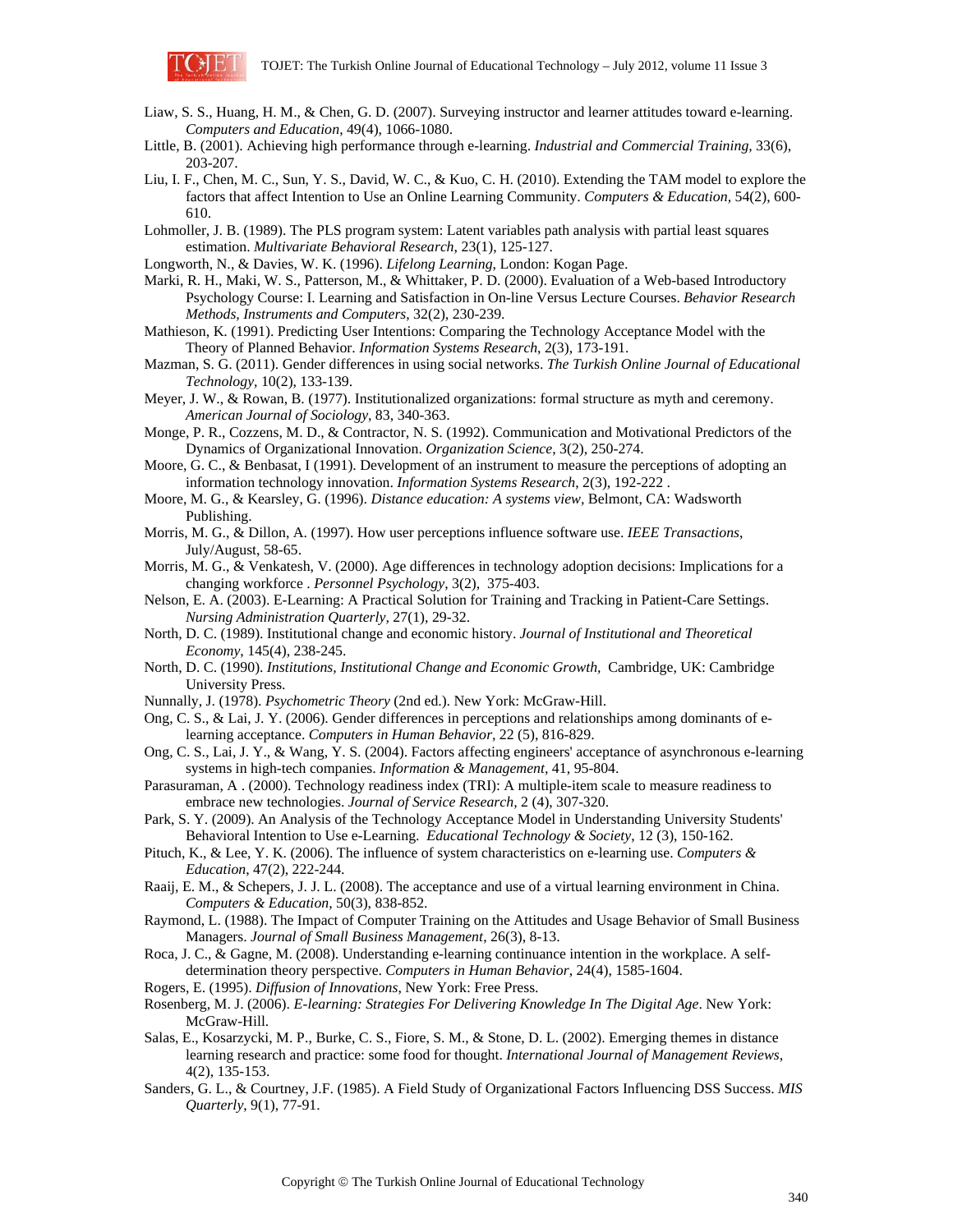

- Scott, W. R. (1987). The adolescence of institutional theory. *Administrative Science Quarterly*, 32 (4), 493-511.
- Scott, W. R. (2001). *Institutions and Organizations* (2nd ed.). Thousand Oaks, CA: Sage.
- Scott, W. R. (2004), *Institutional theory*. Thousand Oaks, CA: Sage.
- Selim, H. M. (2003). An empirical investigation of student acceptance of course websites. *Computers & Education*, 40(4), 343-360.
- Shachtman, N. (2000). E-Learning moves out of the office. *Information Week*, Oct.23, 208-210.
- Stigler, G. J. (1961). The economics of information. *Journal of Political Economy*, 60(June), 213-225.
- Stoel, L., & Lee, K. H. (2003). Modeling the effect of experience on student acceptance of Web-based courseware. *Internet Research*, 13(5), 364-374.
- Sun, P. C., Tsai, R. J., Finger, G., Chen, Y. Y., & Yeh, D. (2008). What drives a successful e-Learning? An empirical investigation of the critical factors influencing learner satisfaction. *Computers and Education*, 50(4), 1183-1202.
- Teo, H. H., Wei, K. K., & Benbasa, I. (2003). Predicting intention to adopt interorganizational linkages: An institutional perspective. *MIS Quarterly*, 27 (1), 19-49.
- Thompson, R. L., Higgins, C. A., & Howell, J. M. (1991). Personal computing: Toward a conceptual model of utilization. *MIS Quarterly*, 15(1), 124-143.
- Tosun, N., & Baris, M. F. (2011). Using information and communication technologies in School improvement. *The Turkish Online Journal of Educational Technology*, 10(1), 223-231.
- Triandis, H. C. (1977). *Interpersonal behavior*. Monterey, CA: Brooke/Cole.
- Trombley, K. B., & Lee, D. (2002). Web-based learning in corporations: Who is using it and why, who is not and why not? *Journal of Educational Media*, 27(3), 137-146.
- Van Den Bulte, C., & Lilien, G. L. (2001). Medical innovation revisited: Social contagion versus marketing effort. *American Journal of Sociology*, 106(5), 1409-1435.
- Venkatesh , V. (2000). Determinants of Perceived Ease of Use: Integrating Control, Intrinsic Motivation, and Emotion into the Technology Acceptance Model. *Information Systems Research*, 11(4), 342-365.
- Venkatesh, V., & Davis, F. D. (2000). A Theoretical Extension of the Technology Acceptance Model: Four Longitudinal Field Studies. *Management Science*, 45 (2), 186-204.
- Venkatesh, V., & Morris, M. G. (2000). Why Don't Men Ever Stop to Ask for Directions? Gender, Social Influence, and Their Role in Technology Acceptance and Usage Behavior. *MIS Quarterly*, 24(1), 115- 139.
- Venkatesh, V., Morris, M. G., Davis, G. B., & Davis, F. D. (2003). User acceptance of information technology: Toward a unified view. *MIS Quarterly*, 27(3), 425-478.
- Wang, S., & Cheung, W. (2004). E-Business adoption by travel agencies: Prime candidates for mobile ebusiness. *International Journal of Electronic Commerce,* 8(3), 43-63.
- Weber, M. (1946). *Essays in Sociology*, New York: Oxford University Press.
- Wilson, B. G. (2004). Designing e-learning environments for flexible activity and instruction. *Educational Technology Research and Development,* 52, 77-84.
- Wold, H. (1985). Partial least squares. In Kotz, S., & Johnson, N. (Eds.). *Encyclopedia of Statistical Sciences*, New York: Wiley.
- Yilmaz, Y. (2012). Knowledge management in e-learning practices. *The Turkish Online Journal of Educational Technology*, 11(2), 150-155.
- Yang, D. J., Chiu, J.Z., & Chen, Y. K. (2011). Examining the social influence on college students for playing online game: Gender differences and implications. *The Turkish Online Journal of Educational Technology,* 10(3), 115-122.
- Yu, S., Chen, I. J., Yang, K. F., Wang, T.F., & Yen, L. L. (2007). A feasibility study on the adoption of elearning for public health nurse continuing education in Taiwan. *Nurse Education Today*, 27(7), 755-761.
- Yu, T. K. (2006). An Empirical Study of Web-based Learning Adoption in the Behavioral and Cognitive Styles. *Journal of Education & Psychology,* 29(4), 687-717.
- Yu, T. K., & Yang, S. F. (2005). The Constructionalization and Comparison of Use Intention Model in Electronic Learning System. *Taiwan Academy of Management Journal,* 5(2), 311-337.
- Zhang, D., & Zhou, L. (2003). Enhancing e-learning with interactive multimedia. *Information Resources Management Journal*, 16(4), 1-14.
- Zhang, D., Zhao, J. L., Zhou, L., & Nunamaker, J. F. Jr. (2004). Can e-learning replace classroom learning. *Communications of the ACM*, 47(5), 75-79.
- Zhu, K., Kraemer, K. L., Xu, S., & Dedrick, J. (2004). Information technology payoff in e-business environments: An international perspective on value creation of e-business in the financial services industry. *Journal of Management Information Systems*, 21(1), 17-54.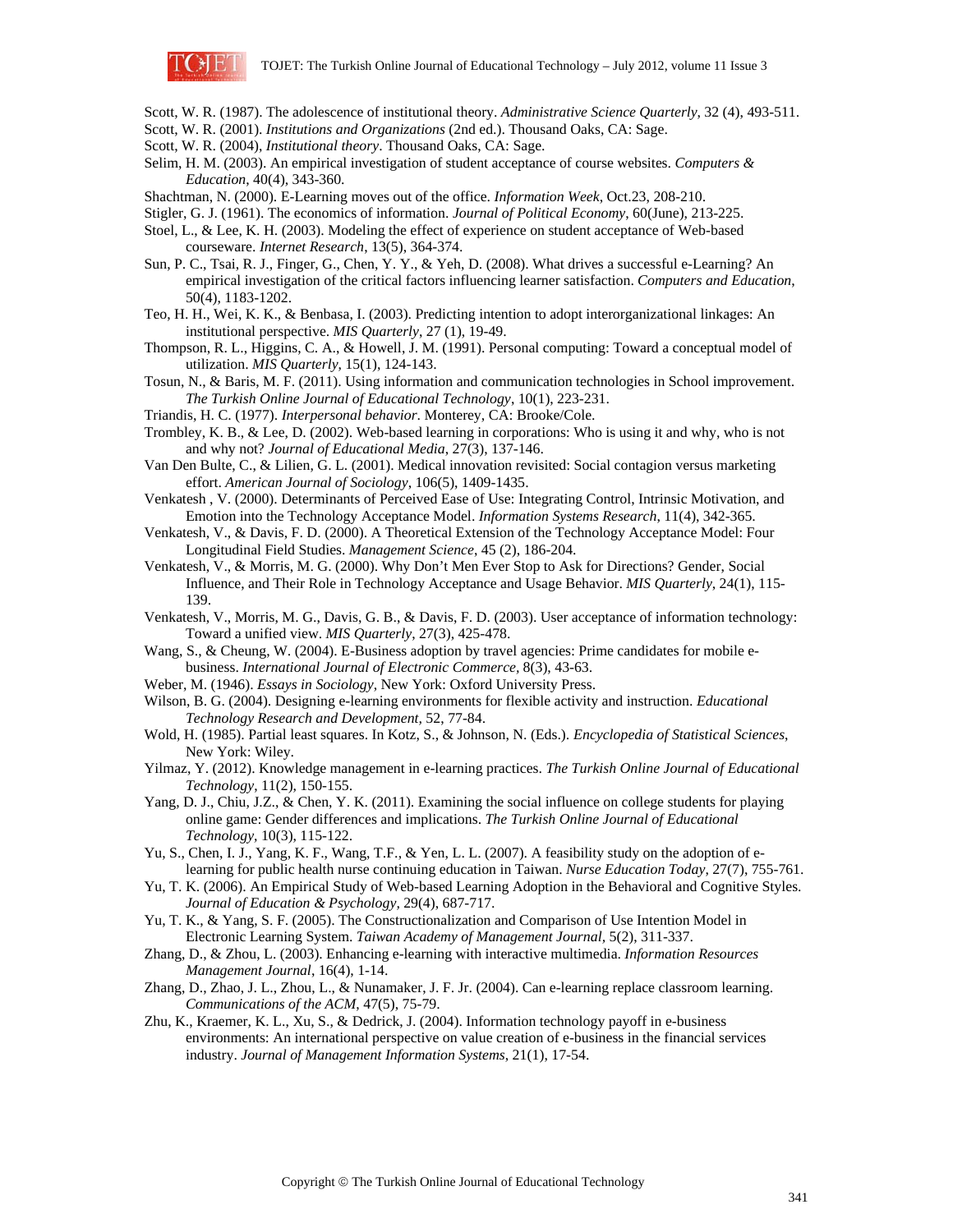

# **APPENDIX**

|  | <b>Appendix A.</b> Questionnaire items used in this study |
|--|-----------------------------------------------------------|
|--|-----------------------------------------------------------|

# **Items Mesures Coercive forces ( adopted from Teo, et al., 2003 and Liang, et al., 2007)**  CF1 Many of my on- job training requires me to use e-learning.

- CF2 Many training courses can be accomplished only when using e-learning.
- CF3 My learning interactions with my company, friends, and other businesses force me to use elearning.

# **Normative forces ( adopted from Teo, et al., 2003 and Liang, et al., 2007)**

- NF1 I have seen what others do using e-learning.
- NF2 Many people in my social network (friends, family, workmates, and classmates) use elearning.
- NF3 E-learning is very visible in my social network (friends, family, workmates, and classmates)

# **Mimetic forces ( adopted from Teo, et al.,2003 and Liang, et al., 2007)**

- MF1 People around me who use e-learning have more prestige than those who do not
- MF2 People around me who use e-learning have a high profile
- MF3 Using e-learning is a status symbol for people around me

# **Attitude ( adopted from Davis, 1989 and Lee, 2010 and Park 2009 and Chatzoglou, et al., 2009 and Demet, et al., 2011 and Venkatesh et al., 2003)**

- BE1 Using e-learning is a good idea
- BE2 I would feel that using e-learning is pleasant
- BE3 In my opinion, it would be desirable to use e-learning
- BE4 In my view, using e-learning is a wise idea intention

#### **Adoption intention( adopted from Demet, et al., 2011 and Chatzoglou, et al., 2009 and Lee, et al., 2009 and Lee, et al., 2011 and Bhattacherjee, 2001a,2001b and Liu, et al., 2010)**

- IN1 I would continue to use e-learning for my learning needs
- IN2 Continuing to use e-learning for handling my on-job training is something I would do in the future
- IN3 I would continue to see myself using e-learning for handling my on-job training.